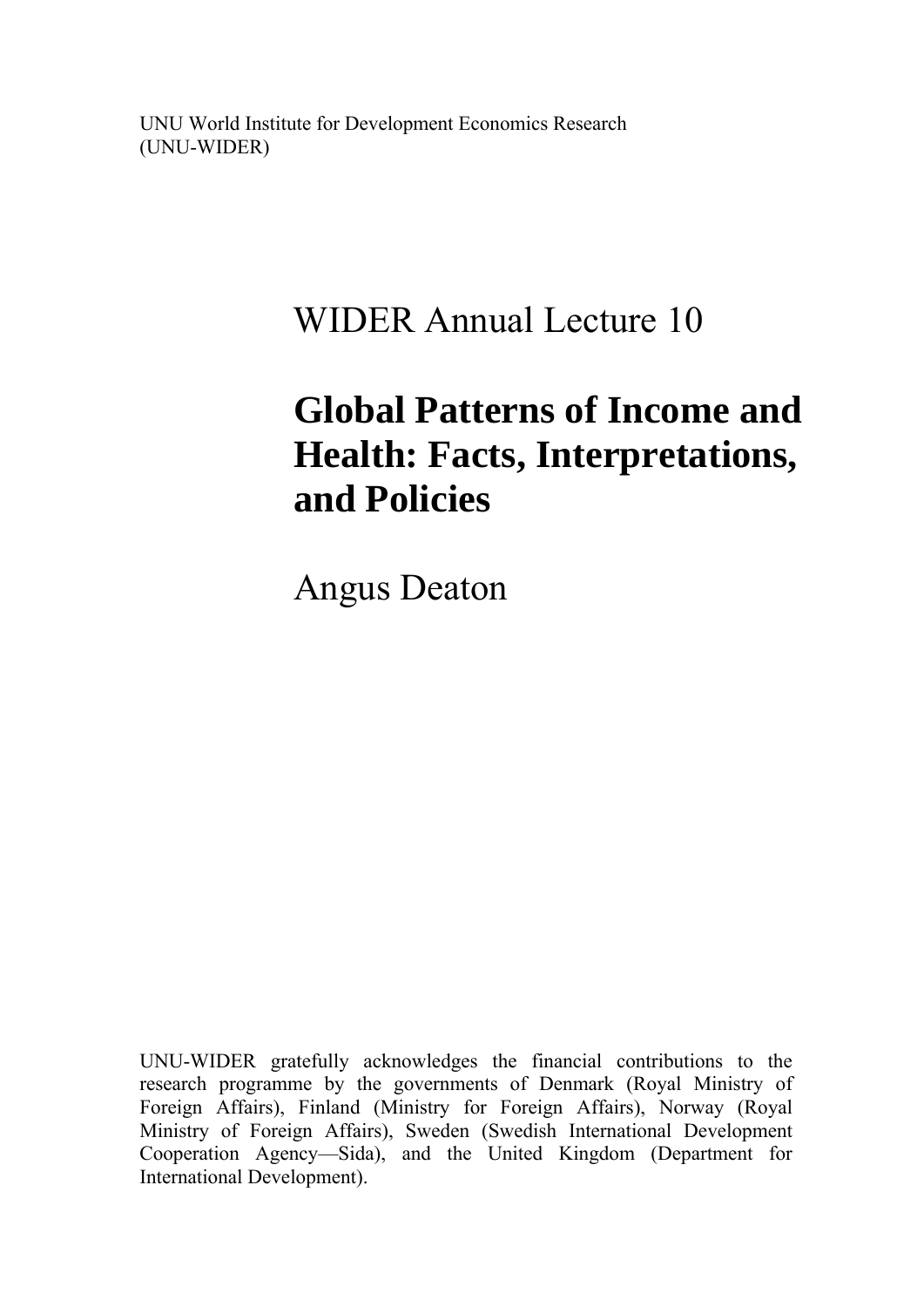#### **UNU World Institute for Development Economics Research (UNU-WIDER)**

A research and training centre of the United Nations University

#### **The Board of UNU-WIDER**

Ernest Aryeetey Francois Bourguignon Ronald Findlay Roberto Frenkel Martti Hetemäki Deepak Nayyar, Chairperson Vladimir Popov

*Ex Officio*  Hans van Ginkel, Rector of UNU Anthony Shorrocks, Director of UNU-WIDER

*UNU World Institute for Development Economics Research (UNU-WIDER) was established by the United Nations University as its first research and training centre and started work in Helsinki, Finland in 1985. The purpose of the Institute is to undertake applied research and policy analysis on structural changes affecting the developing and transitional economies, to provide a forum for the advocacy of policies leading to robust, equitable and environmentally sustainable growth, and to promote capacity strengthening and training in the field of economic and social policy making. Its work is carried out by staff researchers and visiting scholars in Helsinki and through networks of collaborating scholars and institutions around the world.* 

*www.wider.unu.edu publications@wider.unu.edu* 

UNU World Institute for Development Economics Research (UNU-WIDER) Katajanokanlaituri 6 B 00160 Helsinki, Finland

Copyright © UNU-WIDER 2007

Camera-ready typescript prepared by Lorraine Telfer-Taivainen at UNU-WIDER Printed at Hakapaino Oy, Helsinki, Finland: www.hakapaino.fi

The views expressed in this publication are those of the authors. Publication does not imply endorsement by the Institute or the United Nations University of any of the views expressed.

ISSN 1455-3082 ISBN 92-9190-966-1 ISBN 13 978-92-9190-966-7 (printed version) ISBN 92-9190-967-X ISBN 13 978-92-9190-967-4 (internet version)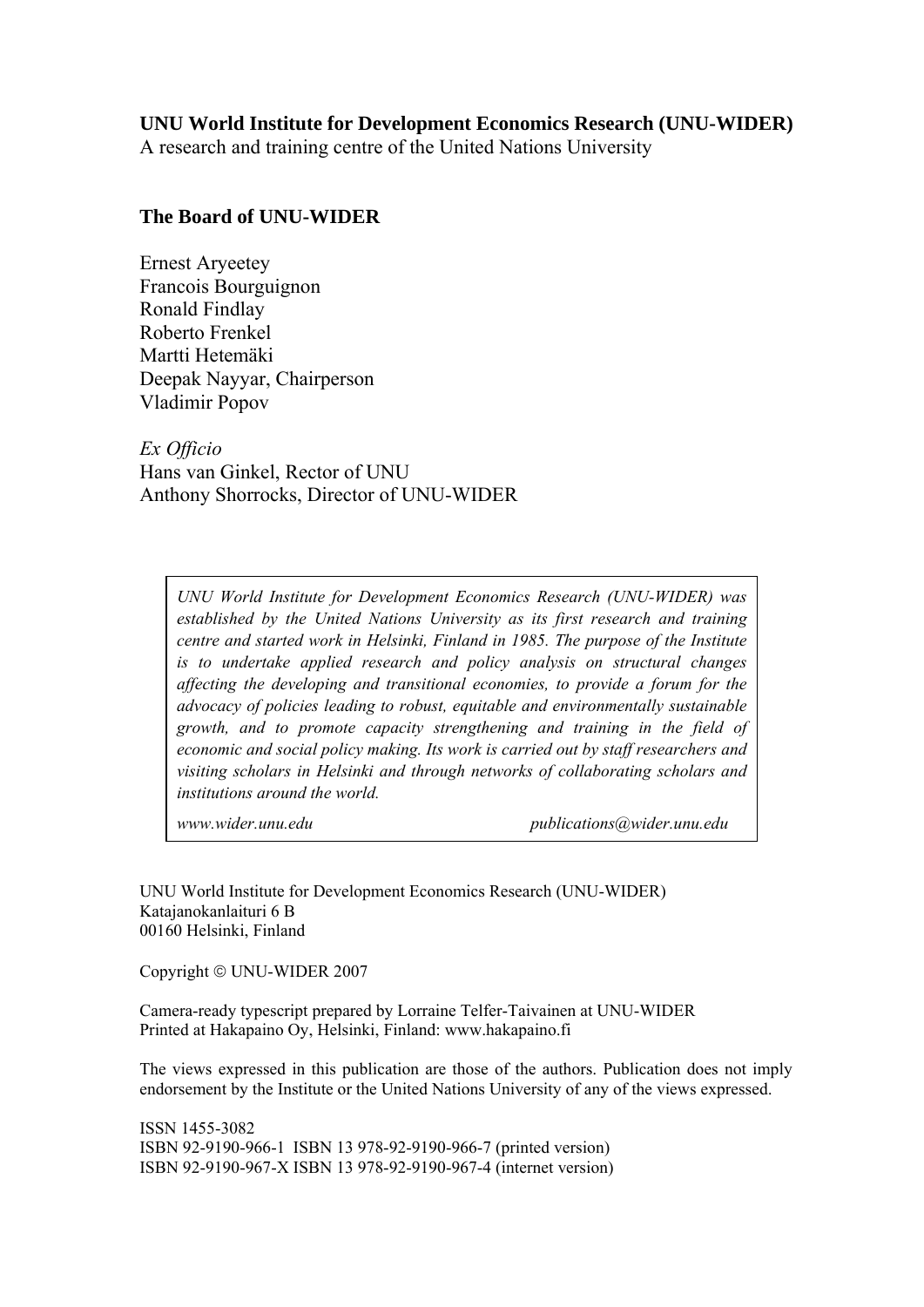## **CONTENTS**

| iv             |
|----------------|
| V              |
| <b>V11</b>     |
| viii           |
| 1              |
| $\overline{2}$ |
| $\overline{4}$ |
| 5              |
|                |
| 9              |
| 11             |
| 14             |
| 19             |
| 21             |
| 23             |
|                |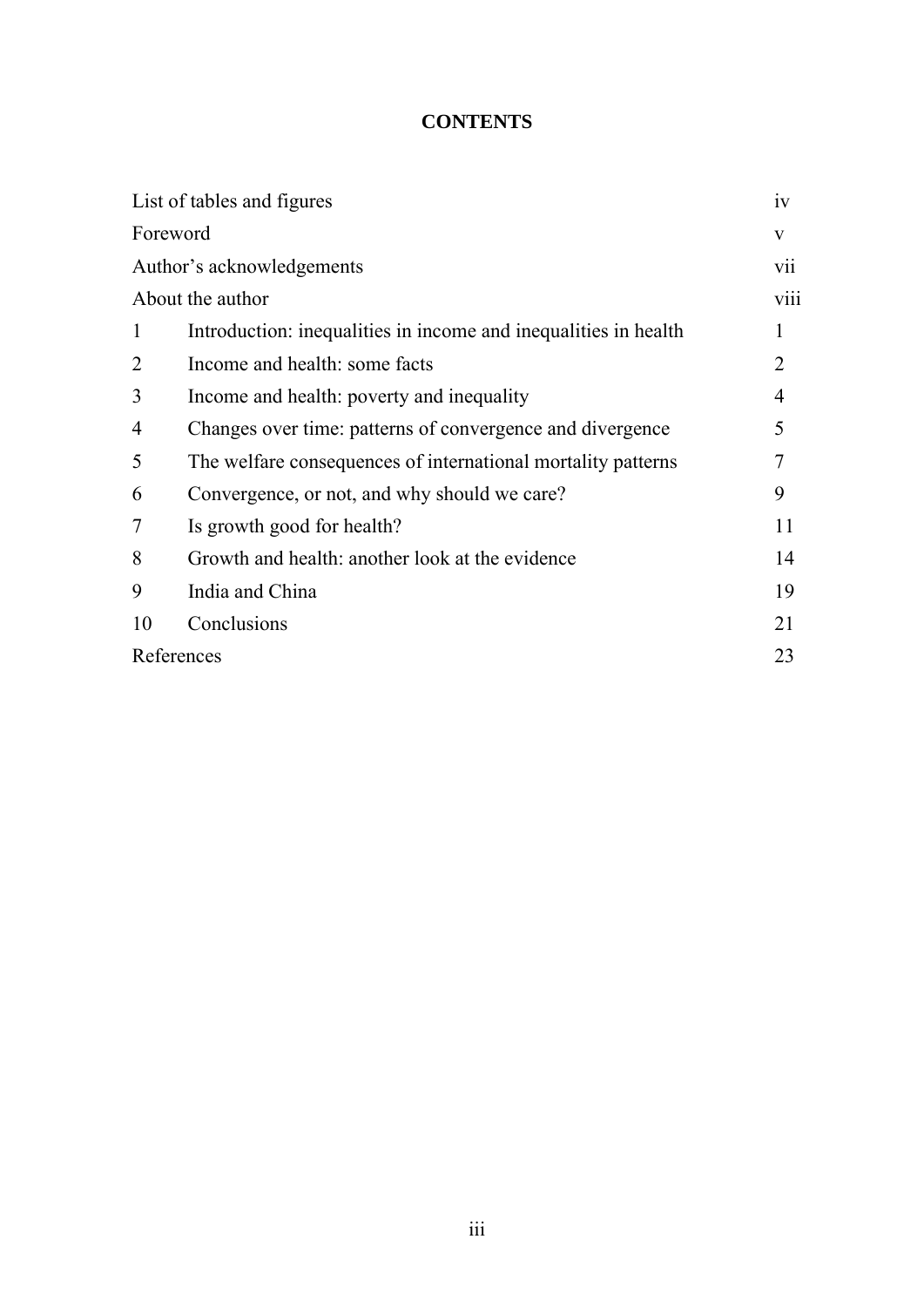## **LIST OF TABLES AND FIGURES**

| Table 1  | Convergence and divergence: standard deviations<br>of measures of health and income, 1960-2004     | 6              |
|----------|----------------------------------------------------------------------------------------------------|----------------|
| Table 2  | Death and poverty around the world                                                                 | 12             |
|          |                                                                                                    |                |
| Figure 1 | The Preston curve in 2000                                                                          | $\overline{2}$ |
| Figure 2 | Life expectancy and infant mortality                                                               | 10             |
| Figure 3 | Proportional changes in infant mortality and per capita<br>economic growth                         | 15             |
| Figure 4 | Proportional and absolute changes in infant mortality<br>and per capita economic growth            | 15             |
| Figure 5 | Proportional and absolute changes in infant mortality<br>and per capita economic growth, 1960-2000 | 16             |
| Figure 6 | Infant mortality rates and economic growth                                                         | 17             |
| Figure 7 | Economic growth and life expectancy                                                                | 17             |
| Figure 8 | Income and child mortality in India and China                                                      | 20             |
| Figure 9 | Income and infant mortality, India and China (UN data)                                             | 20             |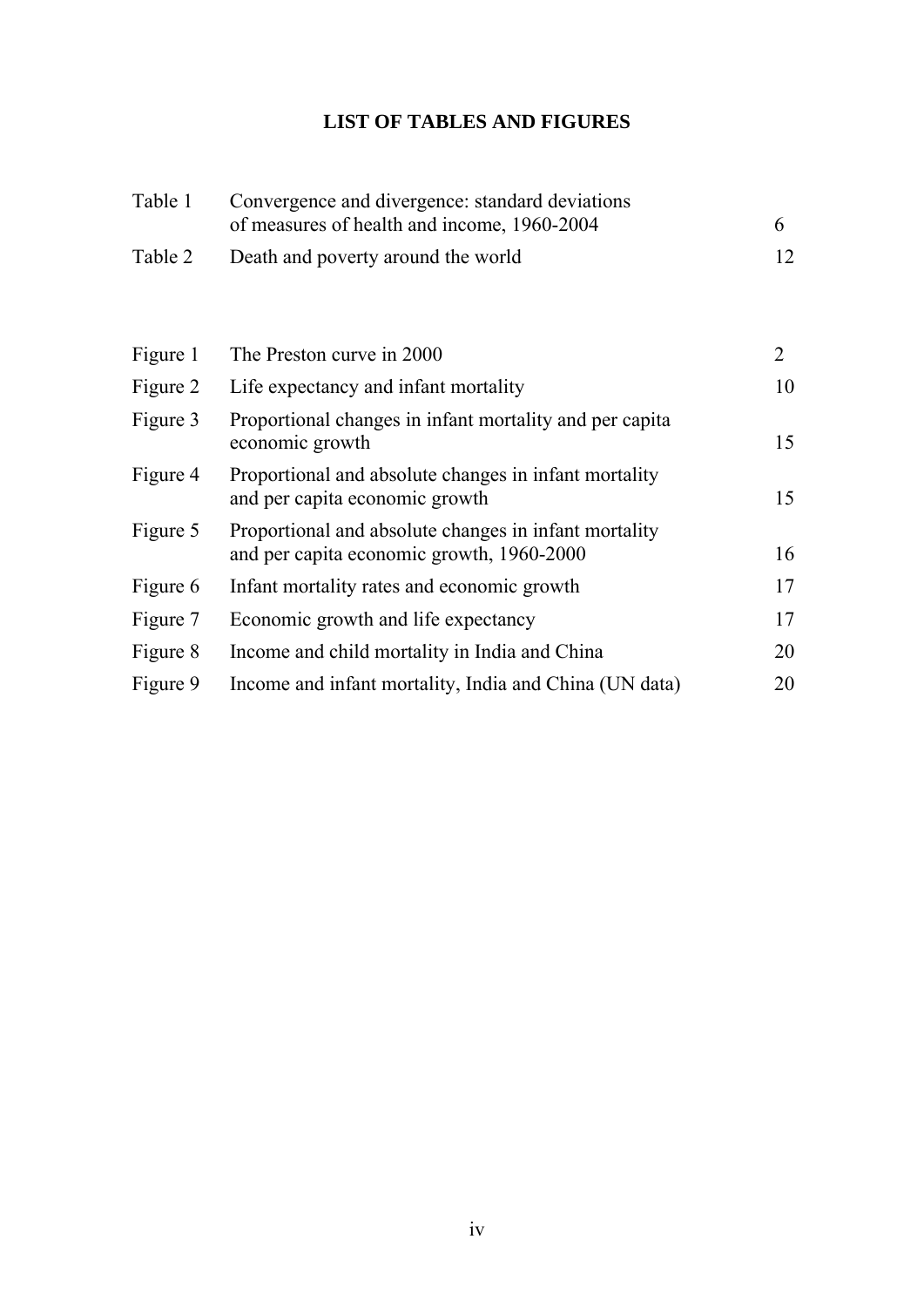#### **FOREWORD**

The WIDER Annual Lecture is a major event in the UNU-WIDER calendar. It provides an opportunity for a distinguished speaker to present their views and ideas on a topic related to our work on global development. The 2006 Annual Lecture was given at the Marina Congress Centre in Helsinki on 29 September by Angus Deaton, Dwight D. Eisenhower Professor of Economics and International Affairs at Princeton University.

Deaton's reputation was founded on his early contributions to consumer theory and applied econometrics. More recently he has focussed increasingly on development issues, particularly topics concerned with poverty and health. His lecture was entitled 'Global patterns of income and health: facts, interpretations, and policies', and illustrates well the need for careful dissection of the evidence discussed in connection with core development questions.

It is now widely agreed that comparisons of living standards across countries, or across households within countries, should ideally go beyond measures of income or expenditure and encompass non-income dimensions of wellbeing, in particular health. Since income and health are positively correlated, adding the health dimension tends to exacerbate the inequality related to income differences alone. But this association also admits the possibility that health advances in the developing world can be a powerful force for equalization of global living standards. This is exactly the interpretation placed on international trends in life expectancy, which saw a significant narrowing of differences in longevity from 1950 to 1990. By the same token, the reversal of the trend post-1990, linked to the impact of HIV-AIDS and increasing mortality in the former Soviet Union, is generally seen as a disequalizing influence, reinforcing the impact of widening income differentials in recent years.

Deaton warns against drawing such hasty conclusions, using the lecture to explain why the situation is complex and demands detailed investigation. For example, the post-Second World War improvement in life expectancy in poor countries is almost entirely attributable to a fall in infant mortality. In contrast, rising longevity in rich countries has resulted from reductions in mortality rates towards the end of life. Life expectancy provides a method of weighting these two effects, but it is by no means clear that it yields the correct trade-off for welfare evaluation purposes.

Deaton documents the many ways in which assessments of health progress can depend on apparently arbitrary decisions. For instance, child mortality rates can converge or diverge over time depending on whether the data refer to levels or proportional changes. Switching from figures for mortality rates to survival rates would lead to a similar range of outcomes. More disturbing perhaps is the fact that core health variables are poorly measured in many countries, relying on crude models to fill gaps in the raw data. A great deal of fruitless effort is likely to be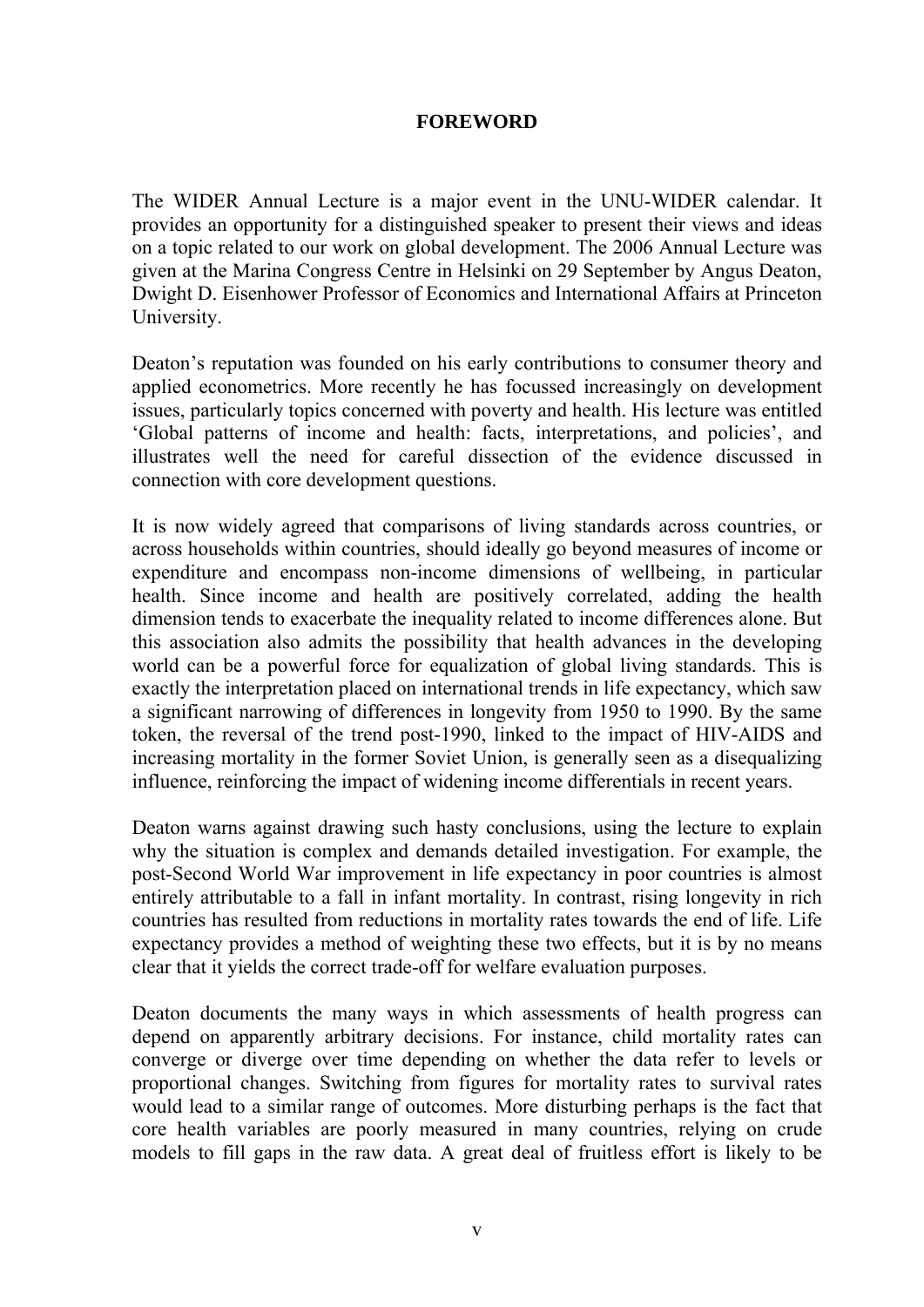expended until these data defects are rectified and until there exists a solid conceptual foundation for the impact of health on living standards.

At an aggregate level, the link between health and economic growth has major policy implications, not least concerning the extent to which health deficiencies and health inequalities need to be given early priority in development strategies. Deaton draws attention to the evidence that often runs counter to conventional wisdom. He also stresses again the urgent need to improve our understanding of the factors that generate the observed differences in international experiences. Given the emphasis that Finland places on both health and equitable development, it seems particularly appropriate that the 2006 Annual Lecture was delivered to an appreciative audience in Helsinki.

> Anthony Shorrocks Director, UNU-WIDER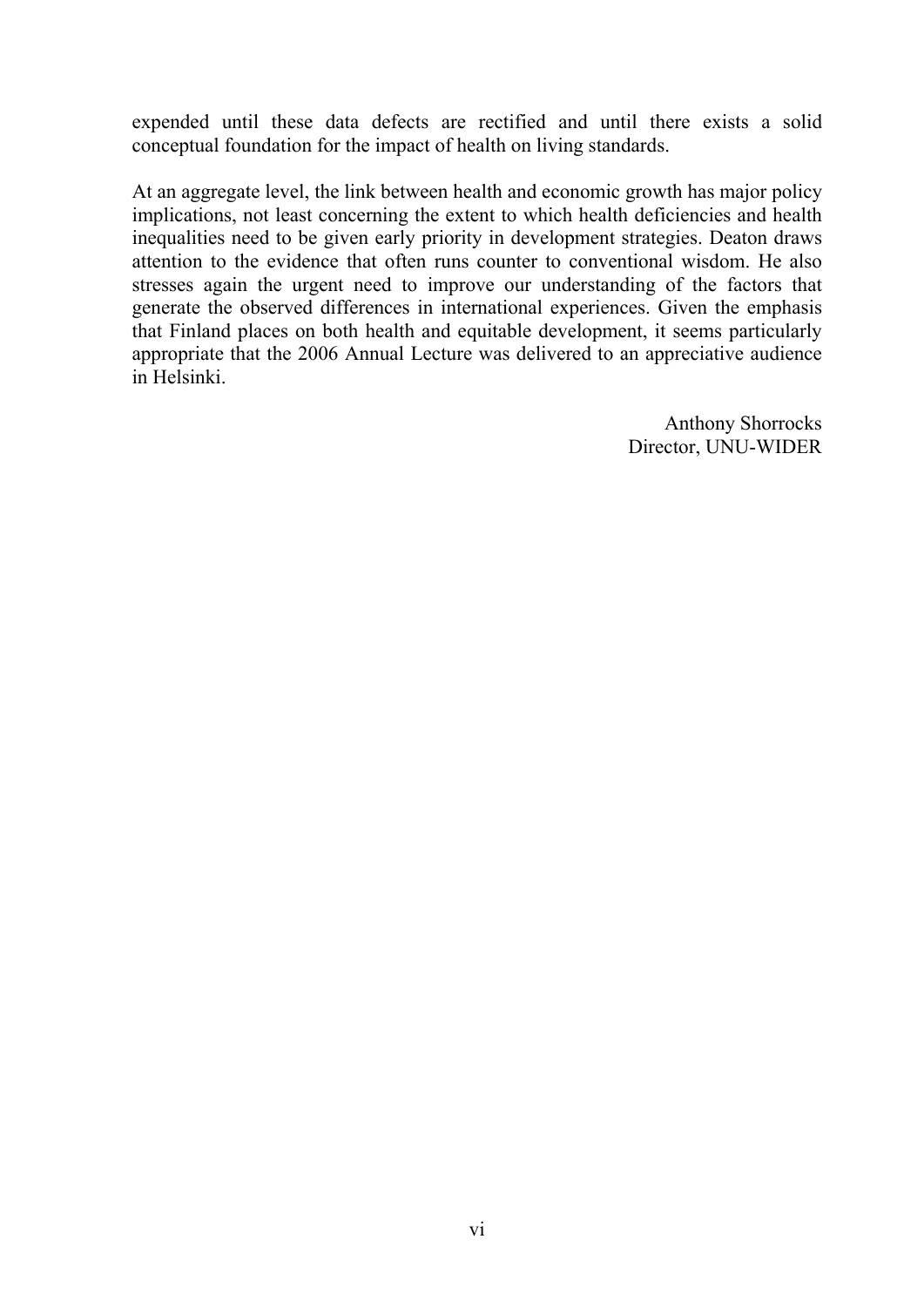#### **AUTHOR'S ACKNOWLEDGEMENTS**

I am grateful to John Broome, Anne Case, James Foster, Anthony Shorrocks, Gopal Sreenivasan, and Daniel Wikler for helpful discussions and comments during the preparation of this paper. I also acknowledge financial support from the Fogarty International Center and the National Institute on Aging through Grant No. R01 AG20275-01 to Princeton and Grant No. P01 AG05842-14 through the National Bureau of Economic Research.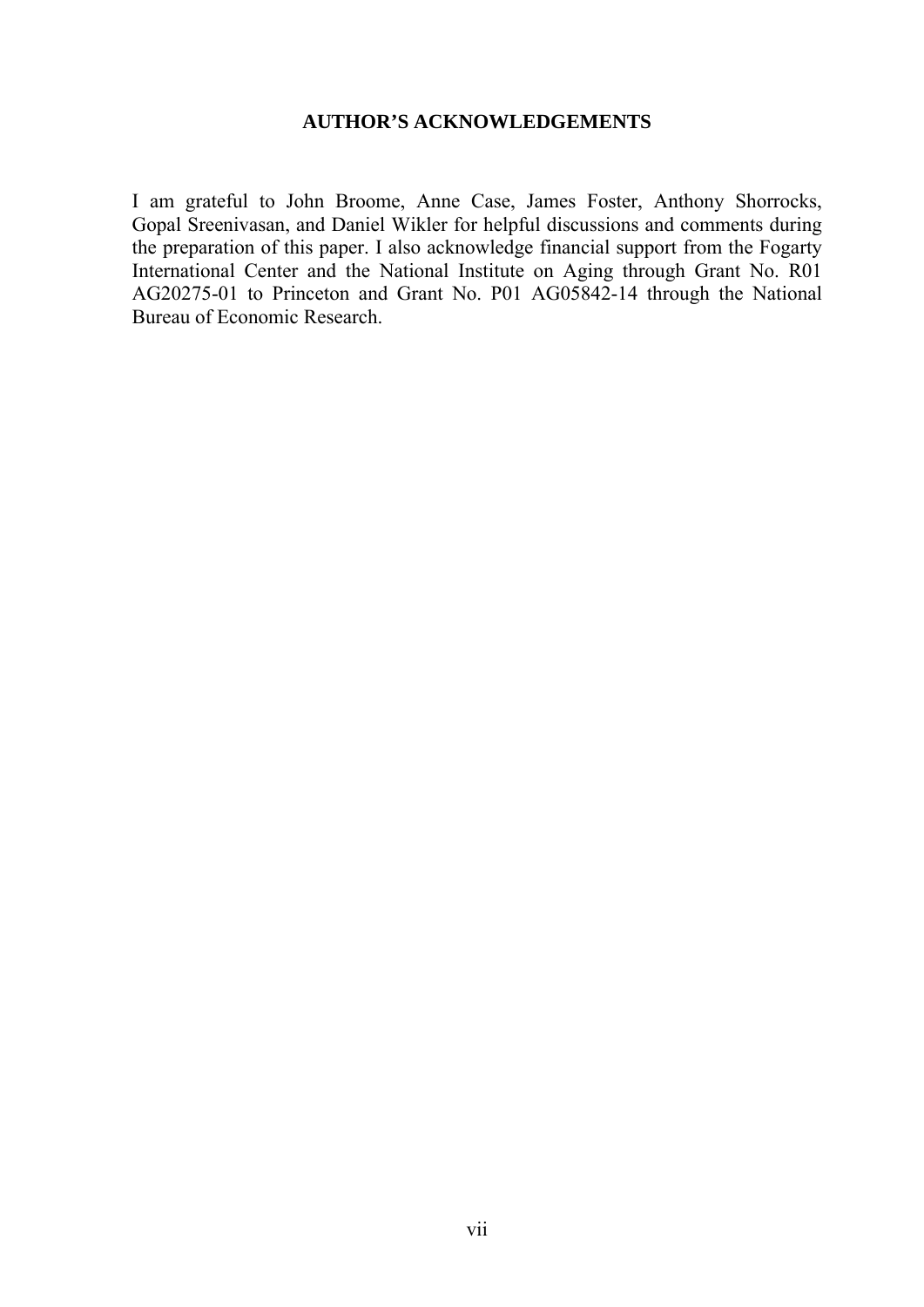#### **ABOUT THE AUTHOR**



Angus Deaton is Dwight D. Eisenhower Professor of Economics and International Affairs at Princeton University's Woodrow Wilson School and Department of Economics. He is a British citizen, who has previously held appointments at the Universities of Bristol and Cambridge in England. He is author of several books, including *Economics and Consumer Behavior* (with John Muellbauer), *Understanding Consumption*, and *The Analysis of Household Surveys*, as well as of many journal articles. His research interests include health, economic development, poverty, and inequality.

A major recent focus is on understanding the many links between health and wealth. He works on both rich and poor countries, particularly

South Africa and India. He has been a long-time consultant to the World Bank, and has served on US National Academy of Science panels on poverty and family assistance, on price and cost-of-living index numbers, and on racial and ethnic differences in health. In 1978, he was the first recipient of the Frisch Medal of the Econometric Society, and was Editor of *Econometrica* from 1984–88. He is a Fellow of the British Academy, of the Econometric Society, and of the American Academy of Arts and Sciences. He is a past Vice President of the American Economic Association.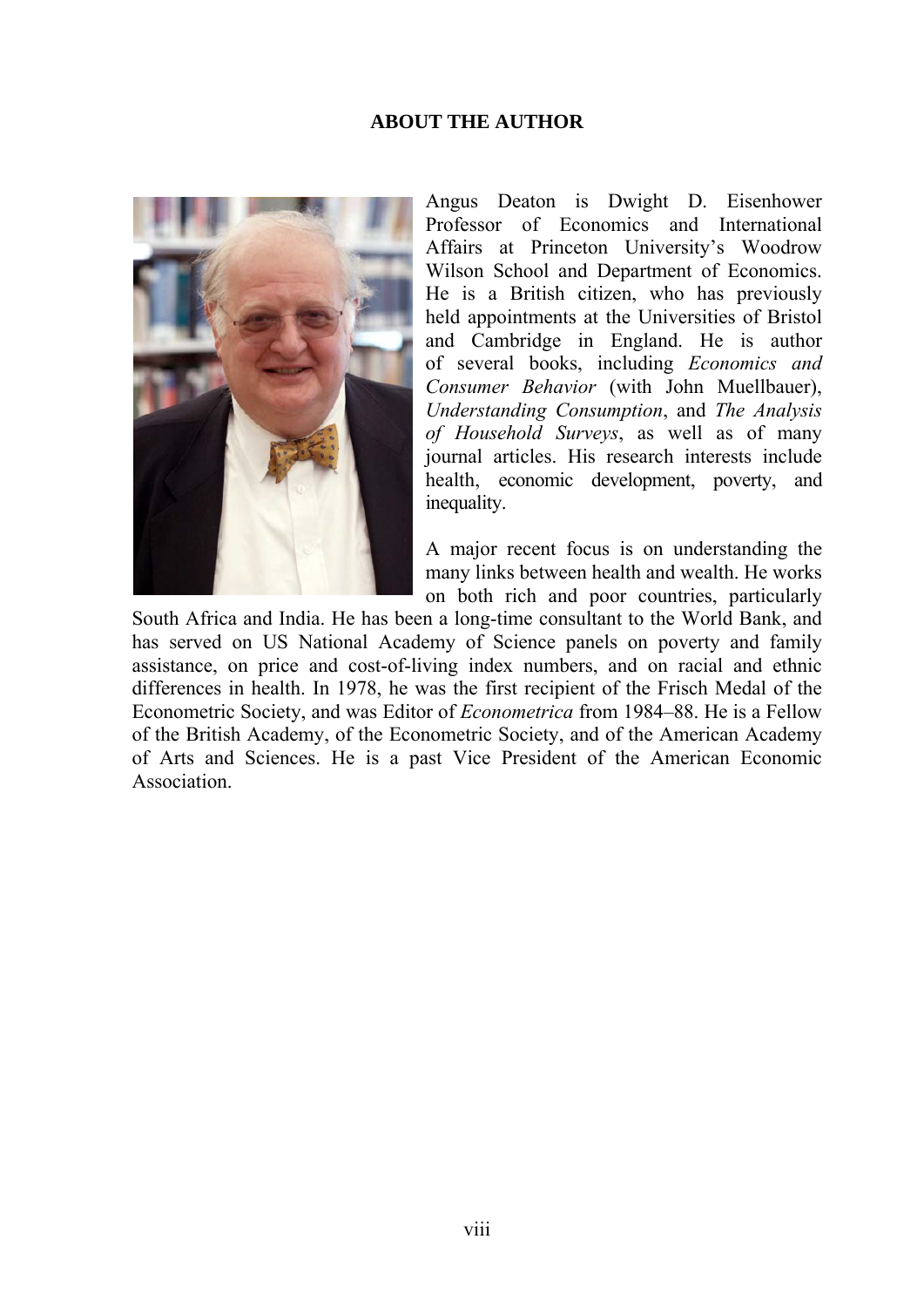#### **1 INTRODUCTION: INEQUALITIES IN INCOME AND INEQUALITIES IN HEALTH**

Global inequality takes many dimensions. Not only is there great inequality across the peoples of the world in material standards of living, but there are also dramatic inequalities in health. The inhabitants of poor countries not only have lower real incomes, but they are also more often sick, and they live shorter lives. These international correlations between income and health should affect the way that we think about the level and distribution of global wellbeing. They also need to be understood if we are to be effective in reducing global deprivation in either income or health.

This study assembles basic facts about global patterns of health and income, about the correlations between them, and the possible interpretations of those correlations. I argue that the convergence in international life expectancies that was so pronounced between 1950 and 1990 should not be interpreted as demonstrating any similar global convergence in broader measures of living standards that take health and income together, if only because the mortality reductions that underpinned the convergence took place at different age groups in poor and rich countries. Life expectancy is a summary measure of population health that is not suitable for making comparisons of health changes between countries at different income levels and at different points in the epidemiological transition. More generally, looking for convergence or divergence in various health measures is not informative about the welfare consequences of changes in global health.

I also argue that poor health in poor countries is not because of lack of medical or scientific knowledge about effective treatment, because the means of treatment are known, often long known. Low incomes are a more plausible explanation for poor health. Indeed, as first documented by Samuel Preston (1975), income and various measures of health are strongly correlated across countries, and there is a widespread popular and professional belief that the diseases of poor countries are indeed diseases that are caused by poverty. Yet there are several well-known examples—Cuba, Sri Lanka, Costa Rica, Kerala—of poor or relatively poor populations with excellent health outcomes. Moreover, I show that international correlations between economic growth on the one hand and reductions in child and infant mortality on the other are difficult to reconcile with the view that economic growth, as well as being beneficial in its own right, is doubly blessed because it automatically yields an improvement in population health. The historical record for India and China is also inconsistent with any close relationship between economic growth and the rate of health improvement. Instead, the most important correlate of economic growth is the *level* of infant or child mortality, not its rate of change, suggesting that the determinants of population health overlap with the determinants of economic growth. Factors such as good governance and education, particularly women's education, are likely candidates for further investigation.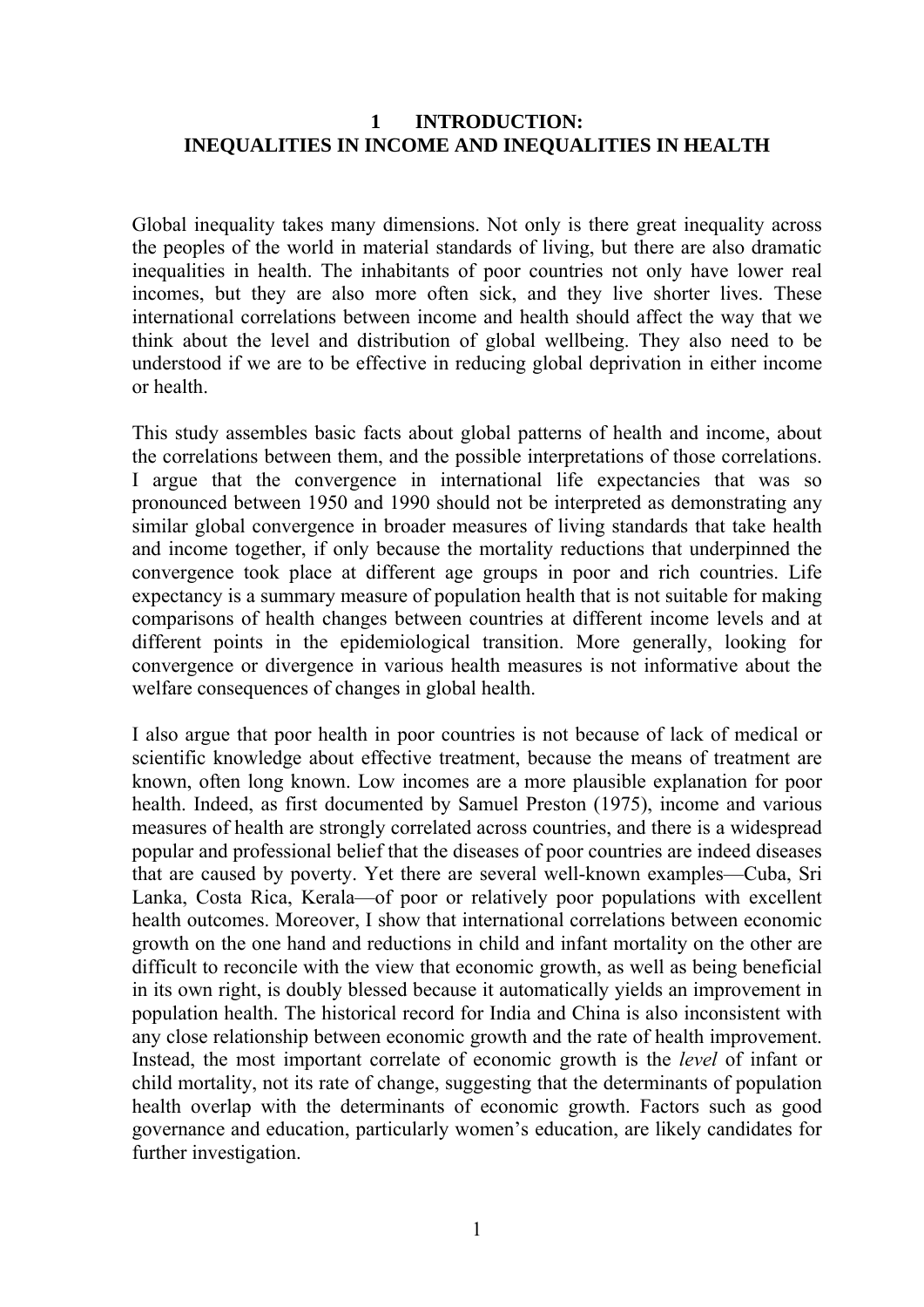#### **2 INCOME AND HEALTH: SOME FACTS**

Preston's (1975) analysis of the changing relationship between income and health is a good starting point for any discussion of global health inequalities. Preston plotted life expectancy against per capita income for a cross-section of countries to show an increasing and concave relationship, with the relationship itself moving upwards over time, albeit at different rates in different periods. Figure 1 shows a version of the Preston curve for the year 2000. The vertical axis is life expectancy, the horizontal axis is GDP per capita in 2000 purchasing power dollars, and each country is represented by a circle whose diameter is proportional to the country's population. The line shows an estimate of average longevity at each level of per capita income.

The current Preston curve has the same general shape as the original, although there are differences in detail. On the left of the graph, among the poorest countries, small changes in income are associated with large increases in life expectancy. These are the countries that are yet to experience the 'epidemiological transition', during which infectious diseases, which mostly kill children, give way to chronic diseases, such as cancers and heart diseases, which mostly kill elderly people. Among the rich countries, on the right of the graph and which are beyond the transition, increases in income are associated with smaller, but still positive, increases in life expectancy. The USA, which has poor health relative to other countries that are nearly as rich, is populous enough to pull down the regression line at the top of the world distribution of income.

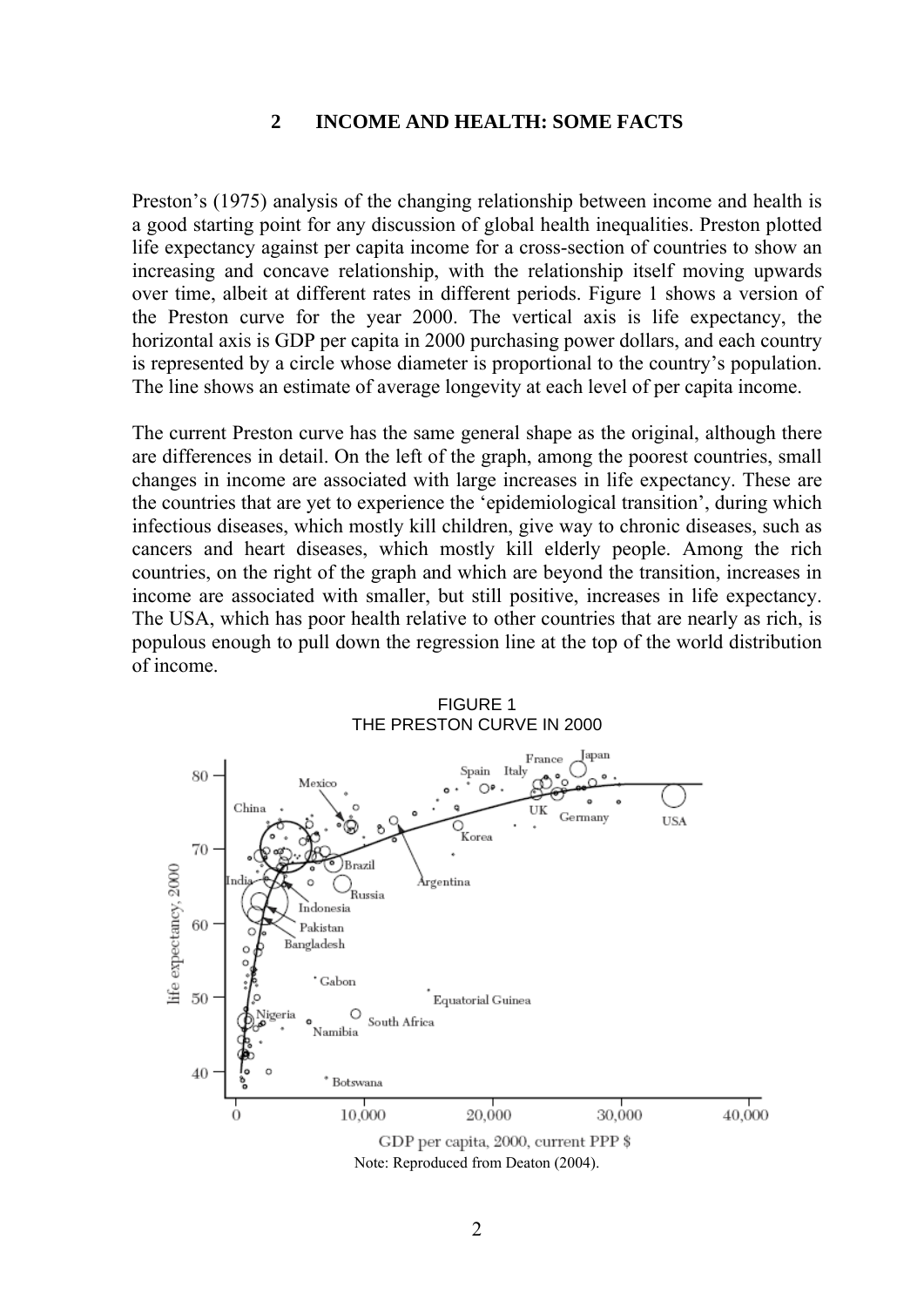A recent feature of the Preston curve is the flattening, almost a dip, around the point of the epidemiological transition just above China and before we come to Brazil or Russia. This shows the adverse effects on life expectancy of HIV/AIDS, particularly although not exclusively in African countries—note in particular the position of South Africa—as well as the less catastrophic but still significant decline in life expectancy in some of the formerly socialist countries of Eastern Europe and Central Asia. As we shall see, these two events, particularly HIV/AIDS, have wrought major changes in international patterns of health and income over the last ten to twenty years.

If we were to follow Preston and draw the curves for a range of years, we would find, as he did, that the curves move up over time, so that the majority of countries have improved their life expectancies by more than would have been predicted by the growth of their incomes and their position on the previous curve. There are many forces for better health that do not depend on growth of incomes. That this is the case is well illustrated by the fates of countries in sub-Saharan Africa through successive curves. From the early post-war years until around 1990, most countries had substantial improvements in life expectancy, even when there was no or negative growth in income. Applications of the germ theory of disease, such as vector control, immunization, and clean water were often effective in improving population health irrespective of economic conditions.

South Africa is something of a special case. It has always been located well below the curve, as in Figure 1, a result which is predicted by the curve itself. Because of its extreme income inequality, and its unique position as a combination of a rich, healthy, minority white population, with a poor, relatively unhealthy, majority black population, and because the curve is concave, average population health in South Africa has always been worse than would be predicted by the curve for a country with its average income. Yet if we follow South Africa from 1960, decade by decade, it follows the curve upwards, moving closer to it as the health of the majority population improved. But this process was brought to an abrupt end by HIV/AIDS when South Africa, along with many of its neighbours, fell back to its present position. Much the same story, although without the peculiar features of apartheid, can be told about several other sub-Saharan countries, such as Kenya or Botswana.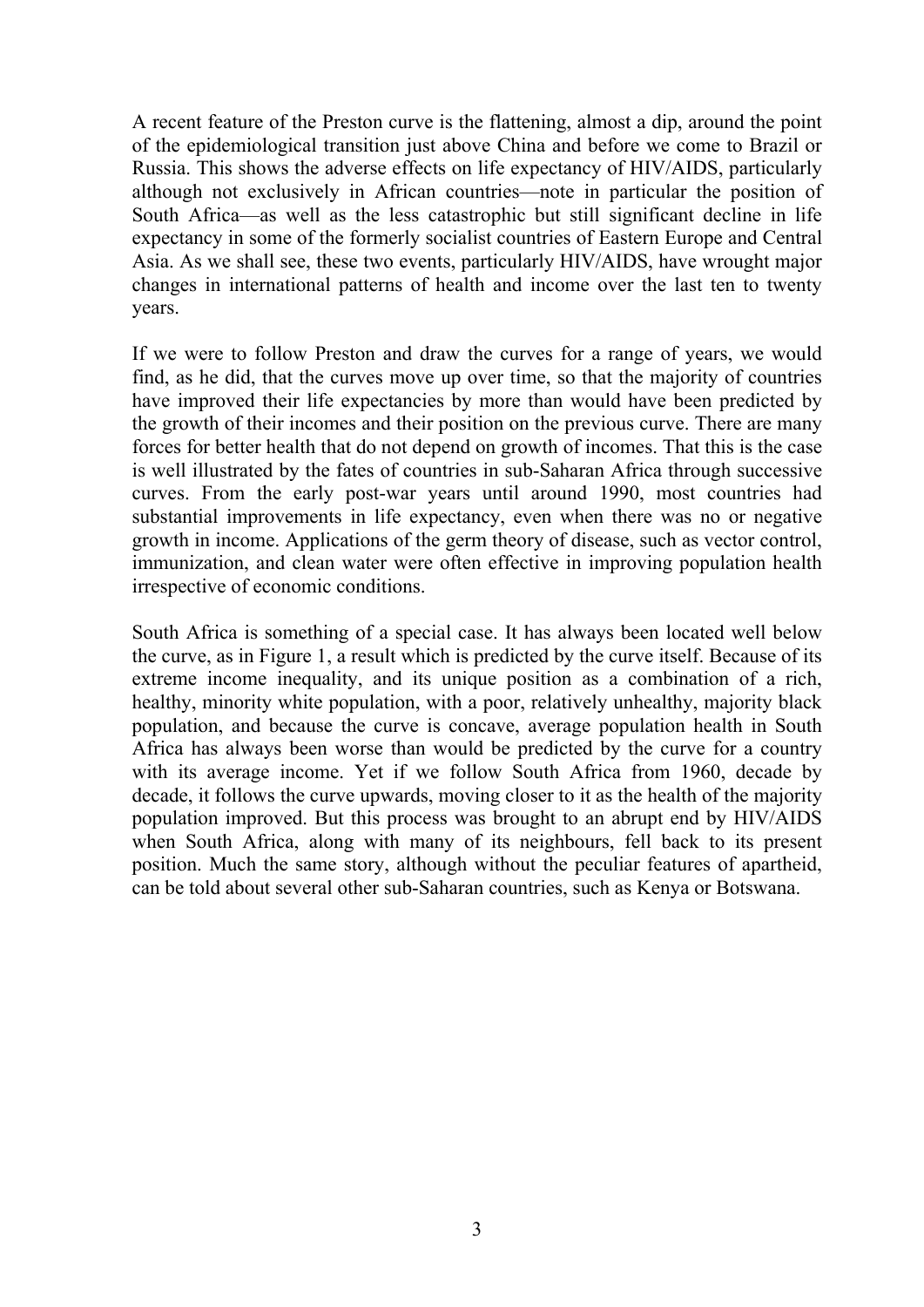#### **3 INCOME AND HEALTH: POVERTY AND INEQUALITY**

The facts of the Preston curve have implications for the way that we think about poverty and justice around the world. Income poverty and health poverty are positively correlated, and those who suffer from material deprivations are also those who suffer from health deprivations. Those with high living standards generally live longer and better than those with low living standards. We can turn this into statement about international inequality if we are prepared to combine income and health into a single measure of well-being, for example, by scaling down incomes for those in poorer than average health, and scaling them up for those in better than average health. The simplest way to do this is to multiply per capita income by life expectancy. For such scaled measures, the correlation between health and income implies that inequality in the composite measure of wellbeing is larger than the separate inequalities in either health or in income. If we think that global income inequalities are too high, and that global health inequalities are too high, we will find the inequality in their combination worse than either.

That people who are desperately lacking material resources are also at greater risk of death is a powerful enhancement to humanitarian arguments for helping the world's poor. Some also regard the gross combined inequalities to be an injustice, which would require remedy even if everyone had minimally acceptable standards of health and of income. Although there is wide acceptance of the humanitarian argument, the argument through justice is more controversial; see Nagel (2005). Though in the world as it is, with its depths of health and income poverty, the humanitarian argument is likely to be enough for policy. It should also be noted that income and health are not the only components of wellbeing that are positively correlated across countries. Education, political and civil rights, and democracy are other components of freedom which, with many exceptions, are positively correlated with income and longevity. Those who suffer from one deprivation are also likely to suffer from others; see Sen (1999). While it often makes little sense to try to combine the components of wellbeing into the sort of measure that could support statements about inequality, the general point remains, that the gaps between the worst off and the best off are gaps in many dimensions, and that gaps in income are neither the only nor necessarily the most important.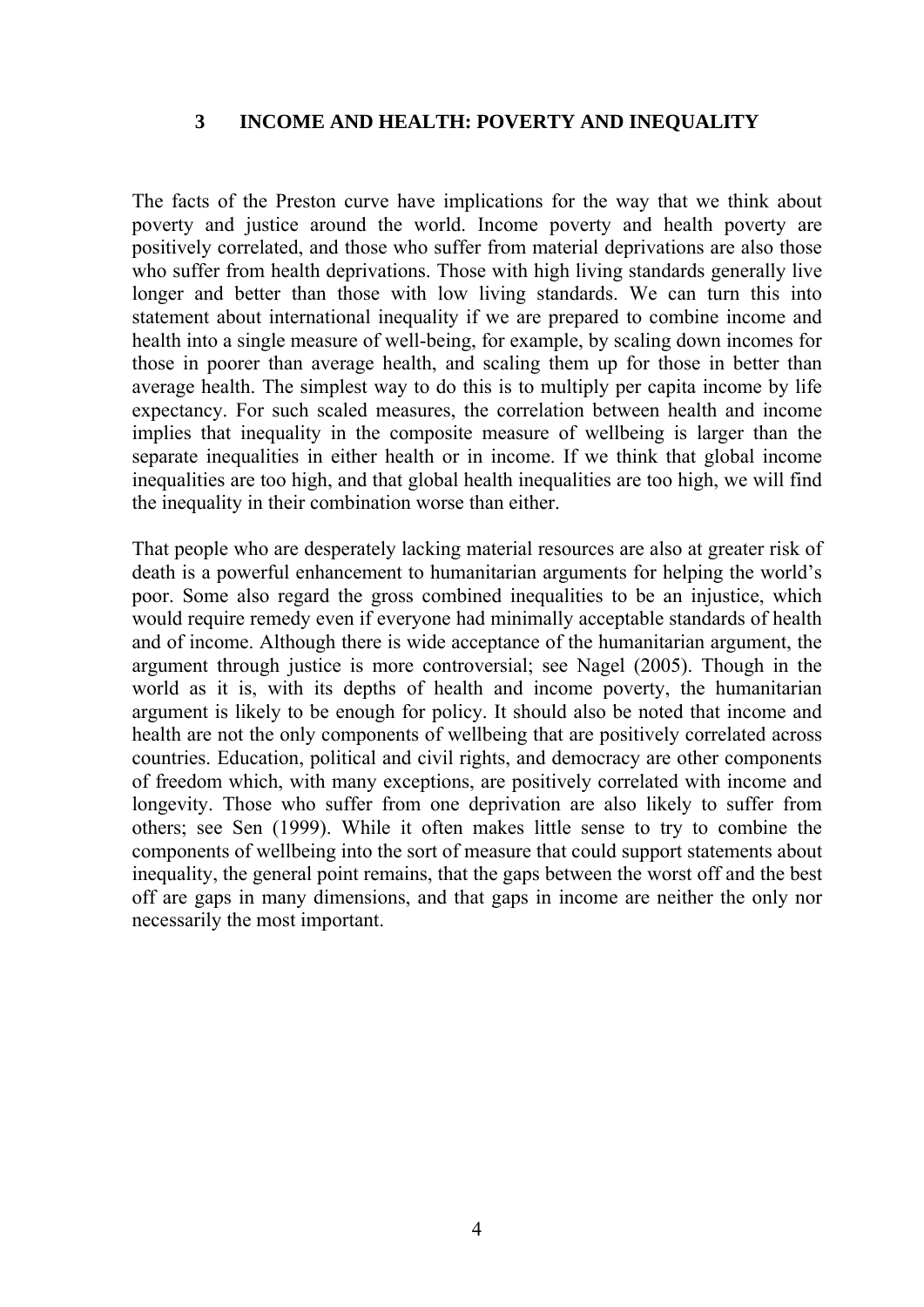#### **4 CHANGES OVER TIME: PATTERNS OF CONVERGENCE AND DIVERGENCE**

Although broad measures of wellbeing are more unequally distributed than narrowly defined measures based on one component, inequalities may be shrinking over time so that we can perhaps look forward to a more equal world. Certainly, patterns of income and longevity have changed in the past. The global *divergence* in life expectancy dates from around the same time as the global *divergence* in per capita incomes, around the middle of the eighteenth century, when the countries of northwestern Europe began to pull away from the rest of the world in both income and health—see Bourguignon and Morrisson (2002); Pritchett (1997). The original cross-country expansion in income inequality has never been reversed, but the improvement in health spread from northwest Europe and North America, first to Eastern and Southern Europe at the beginning of the twentieth century, and then, with much greater rapidity, to the now developing world after the Second World War (Gwatkin 1980). The post-war improvement in life expectancy in the poorest countries of the world, and the narrowing of the gap with already long-lived countries, can perhaps be thought of as offsetting to an extent the continuing inequality in incomes between countries.

One version of this argument has been put by Becker et al. (2005), who use a combined health and income indicator that is a more sophisticated version of the measure obtained by multiplying per capita income by life expectancy. They note the standard empirical finding from the literature on economic growth that there is little convergence in average per capita income levels across countries, but argue that when income and life expectancy are taken together, there has been convergence in their measure, with the poor countries catching up with the rich. If we are not much concerned with income itself, but only with the more comprehensive, broader concept, we should also not be concerned by the failure of international inequality of incomes to shrink, since inequality in the comprehensive measure, although wider, is diminishing over time.

Table 1 shows measures of the dispersion of various measures of income and health. These are all calculated on a country by country basis, so that China and Tanzania, for example, get the same weight. To do otherwise would be to reproduce mostly the experiences of China and India, to which I will return at the end of the study. Even in principle, it is of interest to think of each country as a unit whose mortality and income experience provides one example from the universe of all possible such histories. The first column of the table shows the standard deviations of the logarithm of per capita GDP in purchasing power dollars, taken from version 6.2 of the Penn World Table. It reproduces the familiar finding that there is no convergence in log GDP around the world; indeed, the standard deviation of logarithms rises from 0.98 in 1960 to 1.18 in 2000 and, based on a smaller sample of countries, to 1.23 in 2004,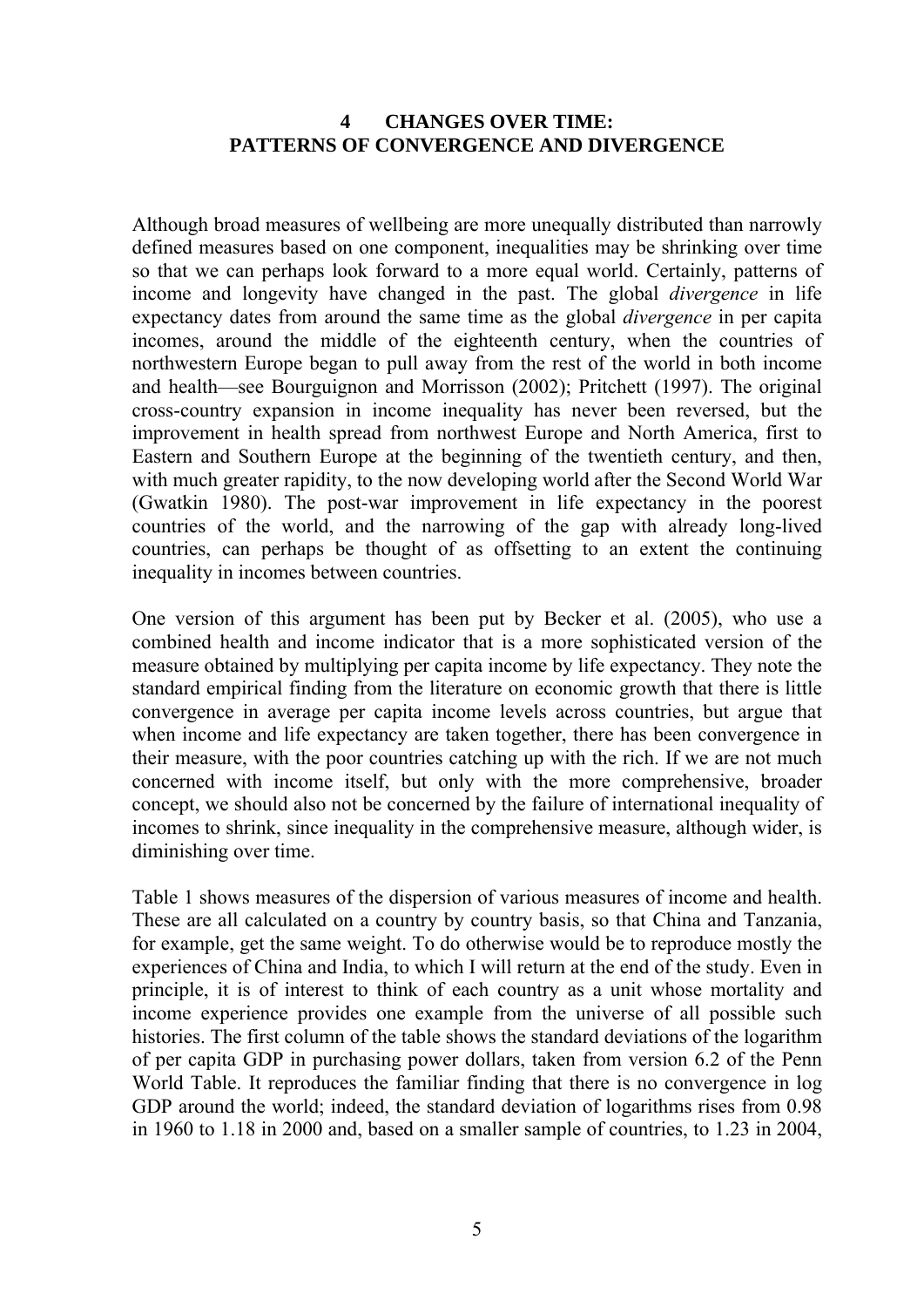| HEALTH AND INCOME, 1900-2004 |        |            |           |           |        |        |
|------------------------------|--------|------------|-----------|-----------|--------|--------|
|                              |        | Life       | Infant    | Child     |        |        |
|                              | Ln GDP | expectancy | mortality | mortality | Ln IMR | Ln CMR |
| 1960                         | 0.98   | 12.0       | 60.9      | 105.7     | 0.72   | 0.83   |
| 1970                         | 1.09   | 11.2       | 50.1      | 94.3      | 0.80   | 0.91   |
| 1980                         | 1.13   | 10.5       | 48.0      | 80.6      | 0.89   | 1.00   |
| 1990                         | 1.14   | 10.5       | 43.4      | 71.8      | 0.98   | 1.08   |
| 2000                         | 1.18   | 11.7       | 40.1      | 67.0      | 1.11   | 1.18   |
|                              |        |            |           |           |        |        |
| 2004                         | 1.23   | 12.4       | 39.6      | 65.8      | 1.15   | 1.26   |

TABLE 1 CONVERGENCE AND DIVERGENCE: STANDARD DEVIATIONS OF MEASURES OF HEALTH AND INCOME, 1960-2004

Note: All figures are standard deviations of the series noted in the heading. GDP is real chained gross domestic product per capita in constant 2000 international PPP dollars and is taken from the Penn World Table version 6.2; all other series are from the 2006 World Development Indicators. The GDP series covers 97 countries in 1960, rising to 185 in 2000, but only 79 in 2004. Child and infant mortality rates come from 151 countries in 1960 rising to 186 by 2004. In all calculations, each country is taken as a unit, and there is no weighting by population.

Source: See text.

currently the latest available year. A similar pattern is displayed by the differently calculated PPP series for GDP that is calculated by the World Bank and published in their World Development Indicators (not shown here). The standard deviation of life expectancy shows a different pattern. From 1960 through to 1990, this measure of dispersion decreased, as countries with low life expectancy caught up with the longlived countries, whose life expectancies were themselves increasing, albeit at a slower rate. After 1990, with the collapse of the Soviet Union and the deterioration in life expectancy in several ex-socialist countries, and above all, with the onset of HIV/AIDS, convergence turned to divergence. While there is a great deal of uncertainty about the measurement of life expectancy in sub-Saharan Africa, and the precise extent to which it has fallen, there is no doubt about the phenomenon itself, or the widening in international health inequalities that it has wrought.

Across these countries, the logarithm of the product of life expectancy and per capita income shows growing disparity, because the convergence in life expectancies up to 1990 is not sufficient to overcome the divergence in the logarithms of GDP. Even so, dispersion increased from 1960 to 1980, and then fell through the decade, rising only in the 1990s. But the general point remains that, at least for some of the post-war period, narrowing of differentials in life expectancy can be thought of as offsetting the widening differentials in national income per head.

The cross-country standard deviation of infant and child mortality rates has fallen since 1960. The mortality associated with HIV/AIDS is mostly among adults, and although there have been negative consequences for children, who may be born HIVpositive, or whose healthcare may deteriorate in the face of the epidemic, mortality among infants and children has continued to decline in even the poorest countries of the world, and its international dispersion has continued its fall. Yet if we move to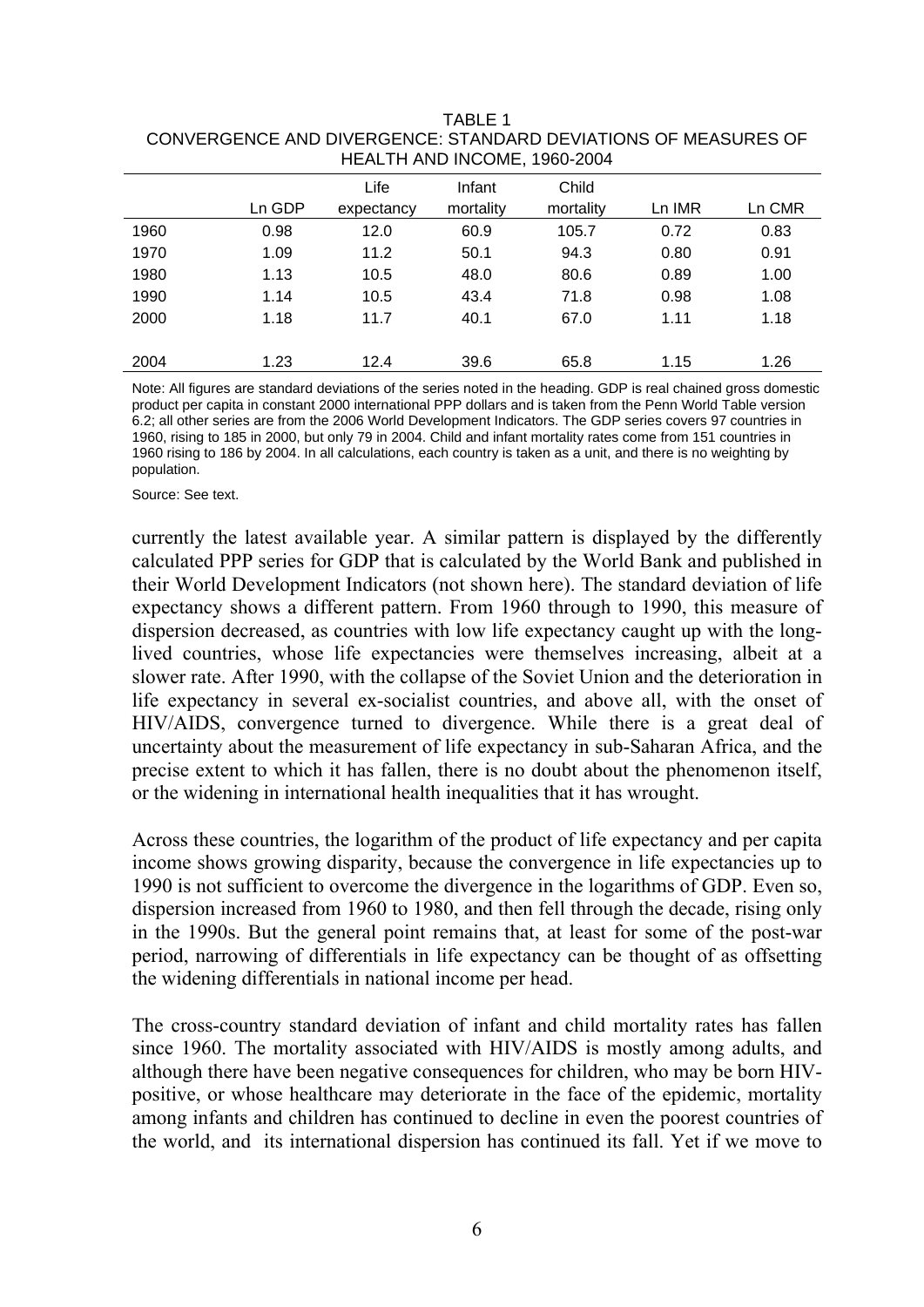the *logarithms* of infant and child mortality, shown in the last two columns, standard deviations have *increased* throughout the last half-century, so that by 2004 the standard deviations were around 50 per cent higher than they were in 1960.

Whether there is divergence or convergence in infant and child mortality depends on whether we work in ratios or in levels; which of these measures, if any, is most useful is an issue I will address in the next section. But the *factual* reason for the difference is that infant and child mortality rates have continued to decline in the low mortality rich countries of the North and, because the initial levels of mortality were so low, even small absolute reductions are proportionately large. In Sweden, for example, infant mortality fell from 11 per thousand in 1970 to 3.2 in 2000, while in Mali it fell from 225 to 124 per thousand. The number of lives saved in Sweden is small relative to the number in Mali, but the proportional decline is much larger. This is, of course, a general problem in the literature on health inequalities, which tends to focus on ratios of mortality rates which, in this case, show a worsening of health inequality between Sweden and Mali, from a ratio of 20.5 to 38.8, in spite of the fact that many more Malian than Swedish lives have been saved.

#### **5 THE WELFARE CONSEQUENCES OF INTERNATIONAL MORTALITY PATTERNS**

Consider a period, such as that between 1950 and 1990, during which life expectancies were converging across the countries of the world. Although this convergence ceased after 1990, we might hope this is a temporary reversal, associated with unusual political and economic events and with the sort of plague that comes only a few times in each millennium, such as the Black Death, cholera, and HIV/AIDS. If so, and if it is normal for differentials in life expectancy to decline, what are the implications for international wellbeing? Does it make sense to say that health inequalities are narrowing? The following argument, taken from my earlier 2004 paper, suggests that life expectancy, by itself, can be seriously misleading.

One immediate problem with comparing trends in life expectancy across countries is that the patterns of mortality that underlie the differences in longevity are different between poor, high mortality countries on the one hand, and rich, low mortality countries on the other. In particular, in high mortality countries, a large fraction of deaths are deaths of children, while in low mortality countries, most deaths are deaths of the elderly, see the bottom panel of Table 2. Over the post-war period, trends have also been different across the two groups, with most mortality reduction in poor countries coming from reductions in infant and child mortality whereas, in the rich countries, there have been reductions among both young and old. The elimination of childhood mortality from infectious disease was far from complete in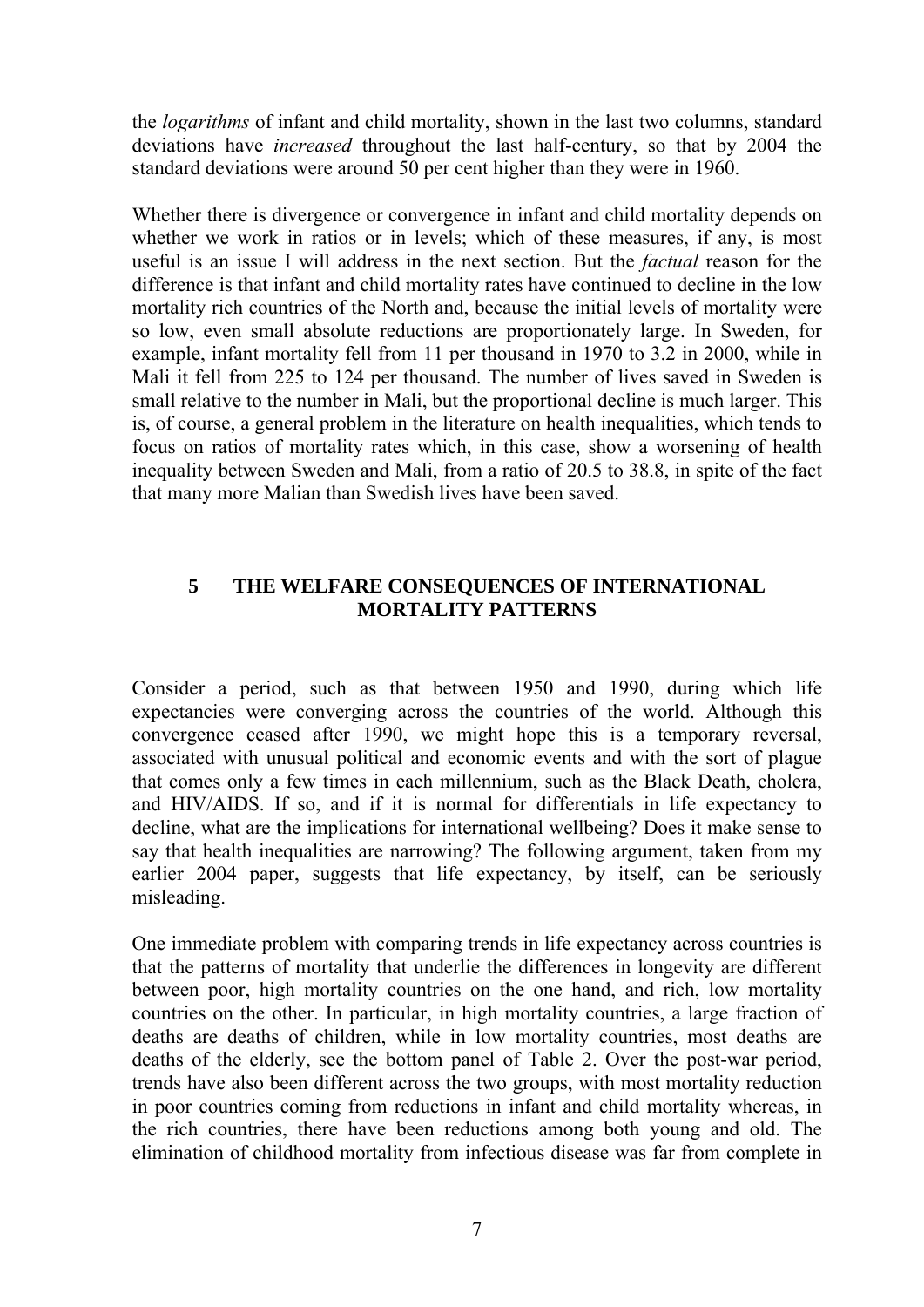1945, even in the rich countries, and in more recent years, there have been substantial proportional reductions in mortality rates among infants, albeit from already very low rates. Perhaps the most important and rapid declines in mortality in rich countries have been among adults aged 50 and older, and have been caused by some combination of three main factors: improvements in the medical treatment of cardiovascular disease, declines in smoking especially among men, and nutritional improvements in the early twentieth century. Historical improvements in nutrition arguably contributed to the temporary upsurge and subsequent decline in heart disease which peaked in most rich countries in the late 1970s and early 1980s.

It is far from clear how to compare the value of saving the life of a child with saving the life of someone in middle age. Yet this is exactly what we must do if we are to evaluate and compare progress in health between rich and poor countries. Taking life expectancy as the metric provides one solution, but it is one that gives more weight to saving the life of the infant or, more generally, to saving younger people over older people. Consider a simple example. Suppose that, in the initial state, 50 per cent of infants die immediately after they are born, and the rest survive, living to age 60. Life expectancy at birth is 30 years (a half times zero plus a half times 60). Suppose too that each woman bears six children, so that three survive into adulthood. A new preventative technique (clean water or vaccination) is introduced that reduces the infant mortality rate from a half to a third. Life expectancy rises to 40 (a third times zero plus two-thirds times 60). If per capita income were to remain the same (which is a big if, although in fact, per capita incomes grew at faster than normal rates in poor countries during the relevant period), the compound measure of wellbeing, income times life expectancy, increases by a third. Yet this is not likely to be the end of the story. After the innovation, if fertility is unchanged, women have four surviving children, rather than three. If women care only about the number of surviving children, and do not wish to go through more births than necessary, they will then reduce their fertility rate to an average of 4.5. This is not the only thing that could happen, and I am not claiming it is optimal, but some compensating reduction in fertility is likely, and this reduction provides a convenient example. With an infant mortality rate of one-third, they will lose 1.5 children on average, and have three surviving children, as was the case before the health improvement.

Note that, once this new situation stabilizes (which will take many years in practice) the age structure of the population will be exactly the same as before. Each woman has three surviving children who live to age 60. What has changed is that each woman bears only 4.5 children as opposed to 6, and that the 1.5 children per woman who used to die immediately after being born are, in effect, never born at all. One can think of this as a change from 1.5 children ceasing to exist just *after* they are born to 1.5 children ceasing to exist just *before* they are born. So that it is hard to maintain that this change involves any great increase in wellbeing *for the children*; see Broome's (2004) *Weighing Lives* for a similar argument. While this kind of adjustment of infant mortality and fertility is going on in poor countries, rich countries are experiencing reductions in mortality among the middle-aged and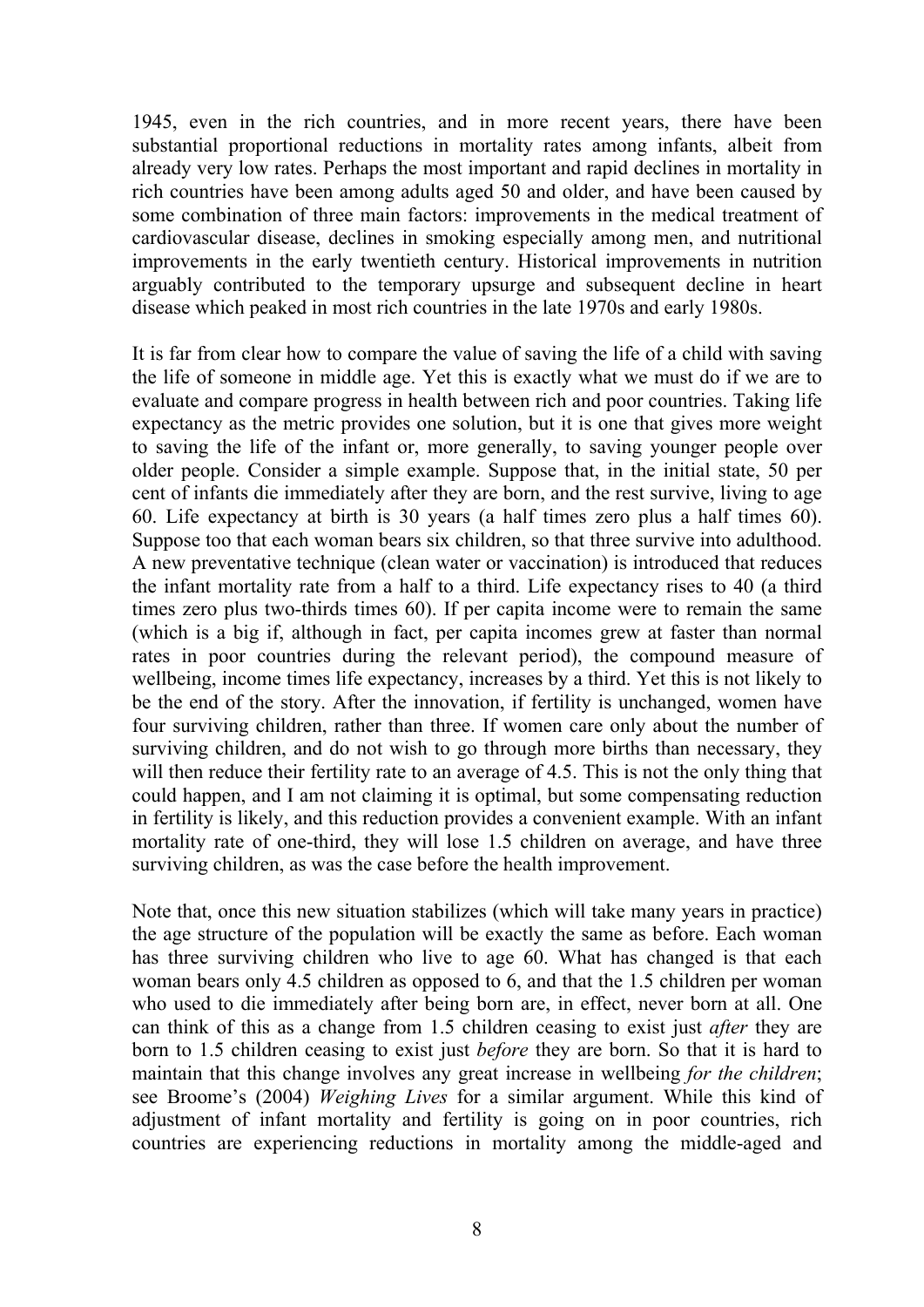elderly, which increases their wellbeing (with no argument), so that taking both together, it is unclear that there is any narrowing of inequality because of the more rapid increase in life expectancy in the poorer countries. I say 'unclear' because it is certainly possible to argue that saving the lives of children is more valuable than saving the lives of adults, and that it is inappropriate to give any weight to the unlived lives of those who are never born, let alone to use them as an offset to the lives of the newly born who are newly saved.

One important matter that is neglected by focusing on infants is that *women* are clearly better off through reductions in infant mortality and fertility; they bear fewer children, which reduces the risk to their own lives, and they are spared the agony of watching so many of their children die. But these gains are not captured in the increases in life expectancy measures associated with the reduction in infant mortality. A weak version of this argument would be that life expectancy is not necessarily a good measure of health wellbeing, particularly when that life expectancy is used to compare places or times with very different age patterns of mortality. A stronger version is that the narrowing of international inequality in life expectancy overstates the reduction in international health inequality in the post-war period.

### **6 CONVERGENCE, OR NOT, AND WHY SHOULD WE CARE?**

The fundamental problem with making international comparisons of wellbeing is that there is no natural metric for health, a situation that is in sharp contrast to the measurement of income. In such cases, information on cross-country convergence of various health measures is not likely to be useful. As we have already seen in Table 1, life expectancies were converging until 1990, infant mortality rates converge throughout the period, but the *logarithms* of infant mortality rates have been continuously diverging. This contradictory situation is not some bizarre contemporary happenstance, but can be expected in a wide range of circumstances.

Consider, once again, the example in the previous section where people either die at birth or live to age 60. Suppose too that infant mortality rates are different from country to country, but are declining at the same proportional rate. The ratio of infant mortality rates between any two countries is then constant over time, and the logarithm of infant mortality rates has a constant variance across countries—this is contrary to the facts in Table 1, but will illustrate the point. The constant proportional reduction in infant mortality rates will eventually make them arbitrarily small, and life expectancy will converge to 60 years. In this situation, there is convergence in life expectancy, but no convergence in the logarithms of infant mortality rates. Put another way, while the ratios of infant mortality rates for any two countries remain constant over time, the ratios of *survival* rates are getting smaller as survival rates converge. This is the famous problem of whether to count the living or the dead, see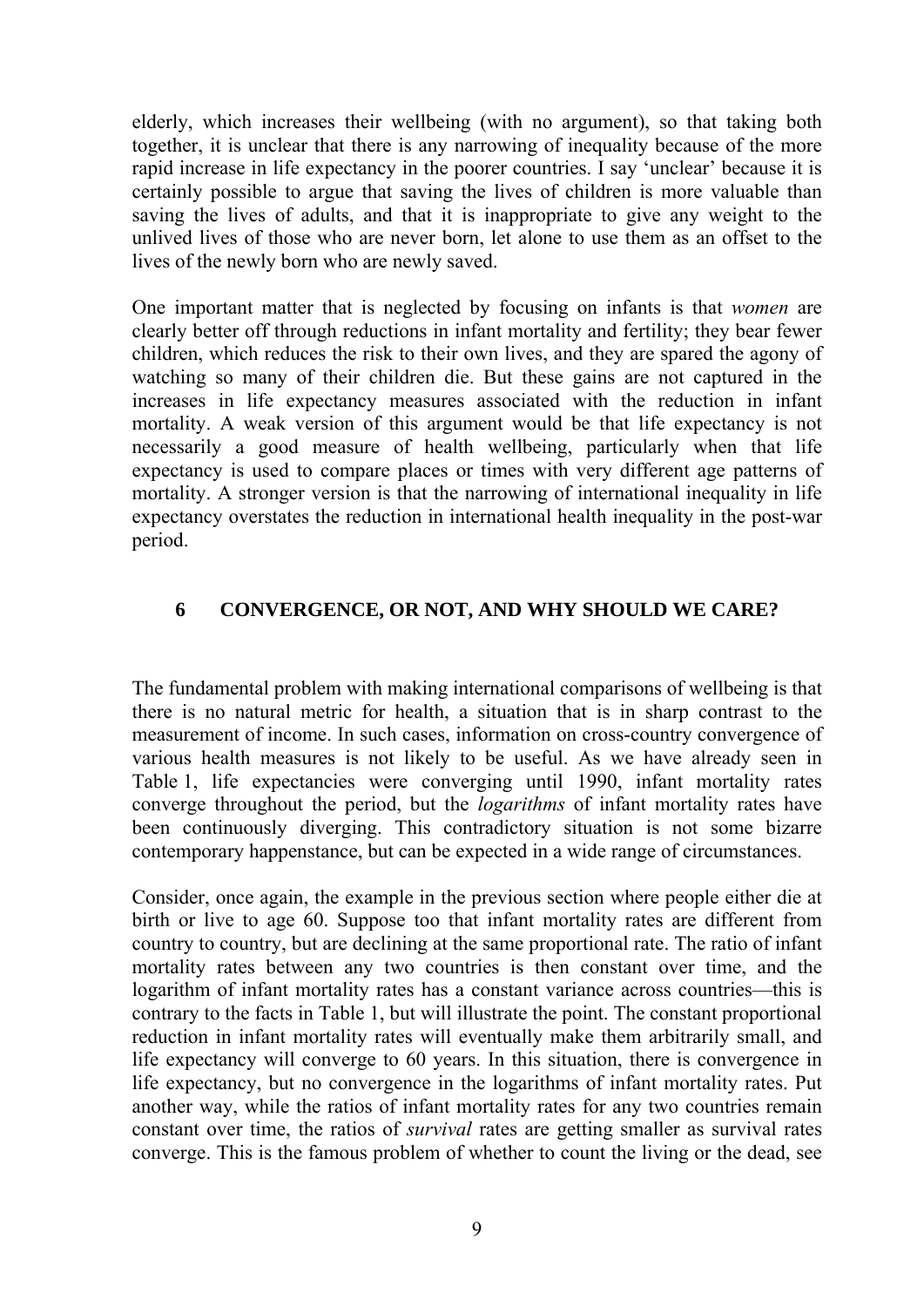Sheps (1958) quoted in Preston and Taubman (1994: 279–318) who were concerned, as I am, with the ill-defined nature of measures of health inequality. We cannot measure inequality over arbitrary selected measures of health without more assumptions and without a clearer idea of what it is that we are trying to do.

Actual life expectancy measures have another serious problem in that they are poorly measured, particularly in the poorest countries, and particularly in sub-Saharan Africa. The accurate estimation of adult mortality rates depend on having a complete vital registration system through which all births and deaths are reported to a government agency. Vital registration became complete in the USA as a whole only in the 1930s, and is still incomplete for most of the world's population. In practice, adult mortality rates are estimated from information on infant and child mortality rates, which are high enough in poor countries to make them amenable to measurement using household surveys, such as the system of demographic and health surveys. Today, life expectancy is calculated from predictive equations with infant and child mortality as arguments; see for example Lopez et al. (2000), Timæus (2001: 142–7), or Hill (2003). After mortality from AIDS became important, these formulas needed to be adjusted based on sometimes quite speculative estimates of AIDS mortality.



FIGURE 2 LIFE EXPECTANCY AND INFANT MORTALITY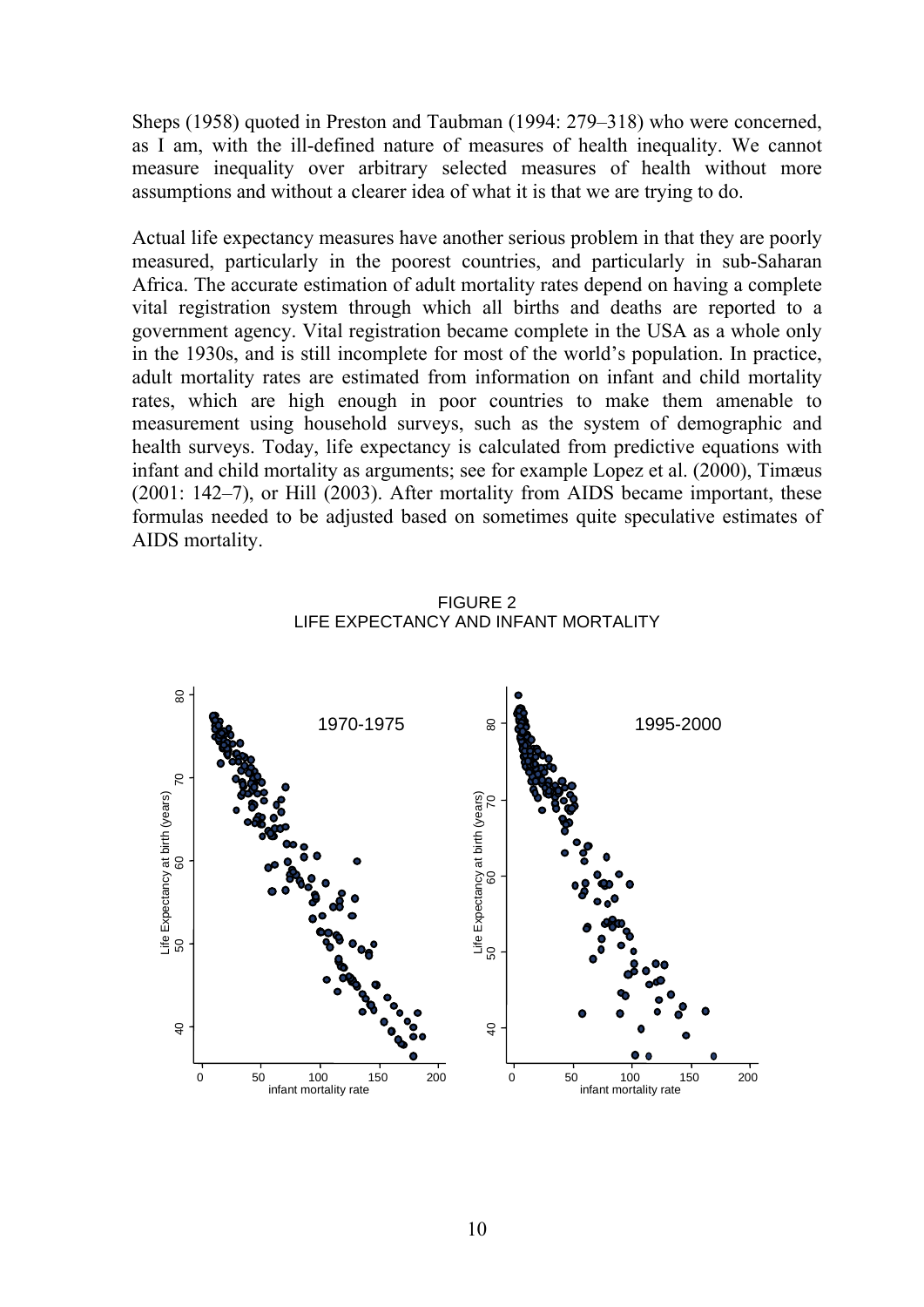Figure 2 shows the international relationship between estimated life expectancy and infant mortality rates using data from the United Nations population division. The left-hand panel shows the relationship for the years 1970–75 (the UN provides estimates for five year intervals) and the right-hand panel shows the relationship for 1995–2000. As there should be, there is a strong negative relationship between life expectancy and infant mortality. The disturbing feature of these data is that among the high mortality countries the data points in the left-hand panel lie along visible straight lines that show, not reality, but how the data were created. In the 1970s, life expectancy was calculated using a series of model life tables, one for each of several regions of the world, which gave life expectancy as a function of infant mortality. These lines have vanished in the right-hand panel, not because the data are more accurate—although that is undoubtedly the case in some countries—but because the AIDS epidemic requires a country by country adjustment for the affected countries. Given the uncertainty about AIDS mortality, there is little reason to suppose that the right-hand panel is any more accurate than the left.

The models that are used to predict life expectancy from infant mortality rates are likely to give a reasonably accurate picture of the international patterns of life expectancy, so that, for example, the Preston curve in Figure 1 would probably not change very much if the world were to have a complete vital registration system. But the same is unlikely to be true for changes over time. Particularly difficult are changes in adult mortality or adult life expectancy in sub-Saharan Africa. Given the urgency of improving health in Africa, this gap in our knowledge seriously impairs our ability to monitor progress or to evaluate initiatives for improvement. It is also another good reason for being careful about making comparisons of changes in health between rich and poor countries when the measurement of those changes rests on numbers that are projected and interpolated, not measured.

#### **7 IS GROWTH GOOD FOR HEALTH?**

So far, I have been concerned with the facts of global health and income, and how those facts might condition our thinking about health and income inequality across nations. But the strong relationship between health and income also holds out another possibility, that growth in incomes improves population health. If so, there is a double benefit from economic growth; not only does it reduce income poverty (the direct effect) but it also reduces health poverty (the indirect effect). That this might be the case was of course the main point of Preston's original analysis, which challenged the then conventional wisdom that health interventions, usually from the outside, had been essentially the only factor in reducing mortality in poor countries. Even so, Preston (1980: 289-360) credited income with only a relative small role compared with public health; in later work, he attributed nearly half of health improvements to the *combined* effects of improvements in income, literacy, and the supply of calories.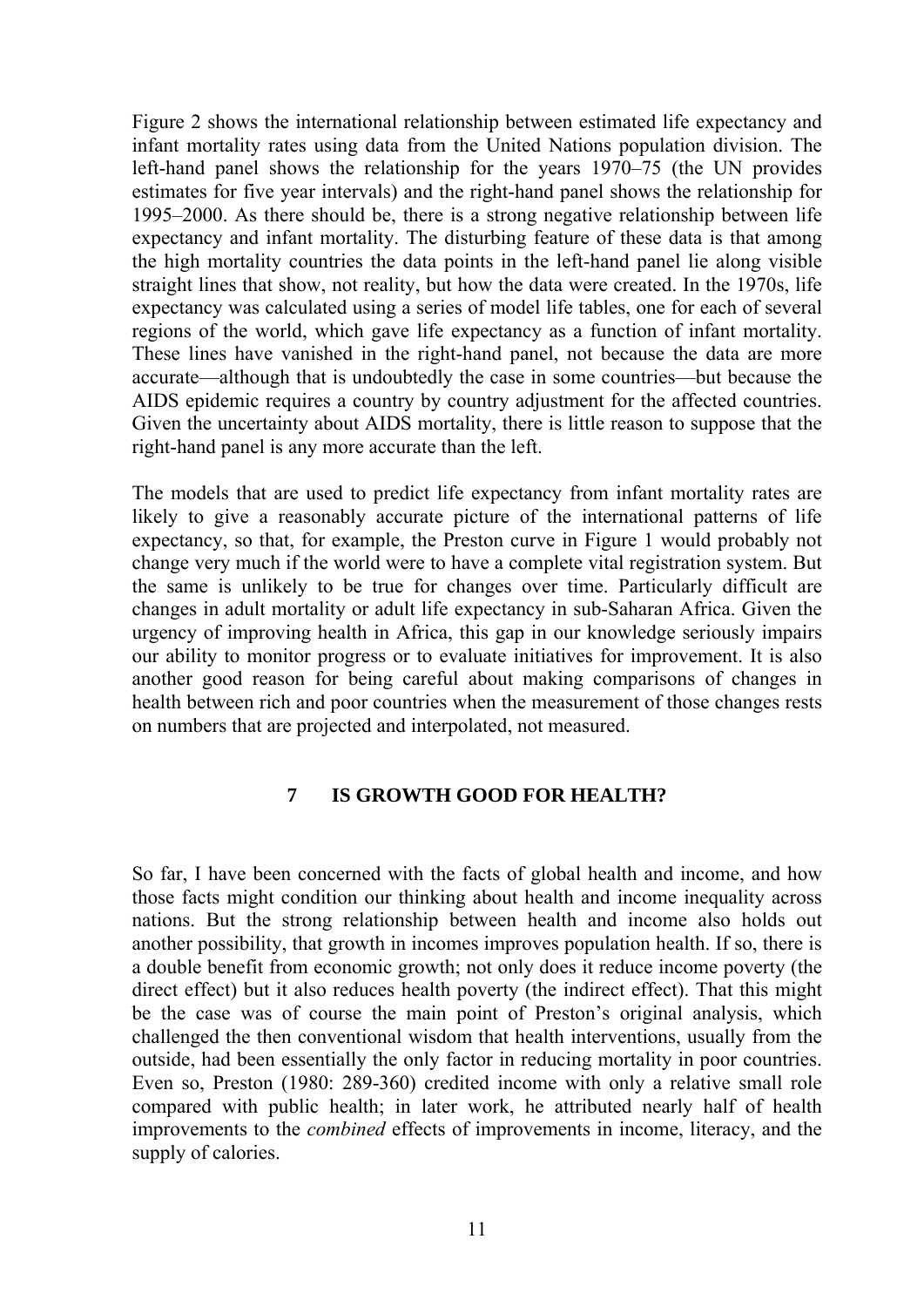That some combination of the social and economic environment is important for health is almost certainly correct, if only by elimination. While it is possible to argue that the reason so many people die of cancer is because we know so little about the disease, and lack preventative or curative measures, the same cannot be said about most deaths around the world. Table 2 shows the pattern of mortality across the world. The bottom panel shows the sharp differences in the age structure of deaths between rich and poor. In the World Bank's 'high income' countries, less than 1 per cent of all deaths are deaths of children before their fifth birthday. In the 'low income' countries, more than 30 per cent of all deaths are deaths of children. The top half of the panel shows the causes of those deaths and that the vast majority of them are preventable or treatable given current knowledge. For example, more than a million people, mostly children, die from diseases that can be eliminated using vaccines, and which have been so eliminated in the rich countries. Each year nearly 4 million people, again mostly children, die from respiratory infections (mostly pneumonia); of these nearly 3 million live in low-income countries, and the third of a million who die in the rich countries are elderly people, among whom deaths from pneumonia are not uncommon. Deaths from HIV/AIDS are now mostly in lowincome countries, and are treatable although not curable using anti-retroviral drugs. While these drugs are expensive, mostly under patent protection, and difficult to use effectively, the same is not true of the treatments for the other diseases which are generally cheap, off patent, and relatively easy to use in the right circumstances. Whatever is causing people in poor countries to die, and people in rich countries to live, it is not the unavailability of drugs, treatment, or knowledge about the diseases from which poor people die. Something else is standing in the way.

|                             | <b>Treatments</b>        |       |            |             |
|-----------------------------|--------------------------|-------|------------|-------------|
| Millions of deaths per year | Prevention               | World | Low income | High income |
| Respiratory infections      | Antibiotics              | 3.96  | 2.90       | 0.34        |
| <b>HIV/AIDS</b>             | Haart                    | 2.78  | 2.14       | 0.02        |
| Perinatal deaths            | pre & post-natal care    | 2.46  | 1.83       | 0.03        |
| Diarrhoeal disease          | oral rehydration therapy | 1.80  | 1.50       | 0.00        |
| <b>Tuberculosis</b>         | public health: dots      | 1.57  | 1.09       | 0.01        |
| Malaria                     | partially treatable      | 1.27  | 1.24       | 0.00        |
| DPT/Measles/Polio           | Vaccinations             | 1.12  | 1.07       | 0.00        |
|                             |                          |       |            |             |
| Percent of deaths           |                          |       |            |             |
| Ages 0 to 4                 |                          | 18.4  | 30.2       | 0.9         |
| Ages 60 and above           |                          | 50.8  | 34.2       | 75.9        |

| TABLE 2                            |
|------------------------------------|
| DEATH AND POVERTY AROUND THE WORLD |

Notes: HAART stands for highly active anti-retroviral therapy, perinatal deaths are deaths in the first seven days of life, and are typically associated with low birthweight, DOTS stands for directly-observed treatment short course, and is treatment combined with community monitoring to ensure full compliance, and DPT stands for diphtheria, pertussis (whooping cough) and tetanus. Low income and high income are World Bank designations and correspond (approximately) to below \$5,000 and above \$10,000 PPP in Figure 1. Note that the middleincome countries are not shown, so that the world figures are not the sum of the low-income and high-income figures. Figures are for 2002, are based on WHO data, and are subject to substantial margins of error.

Source: Adapted from Cutler et al. (2006).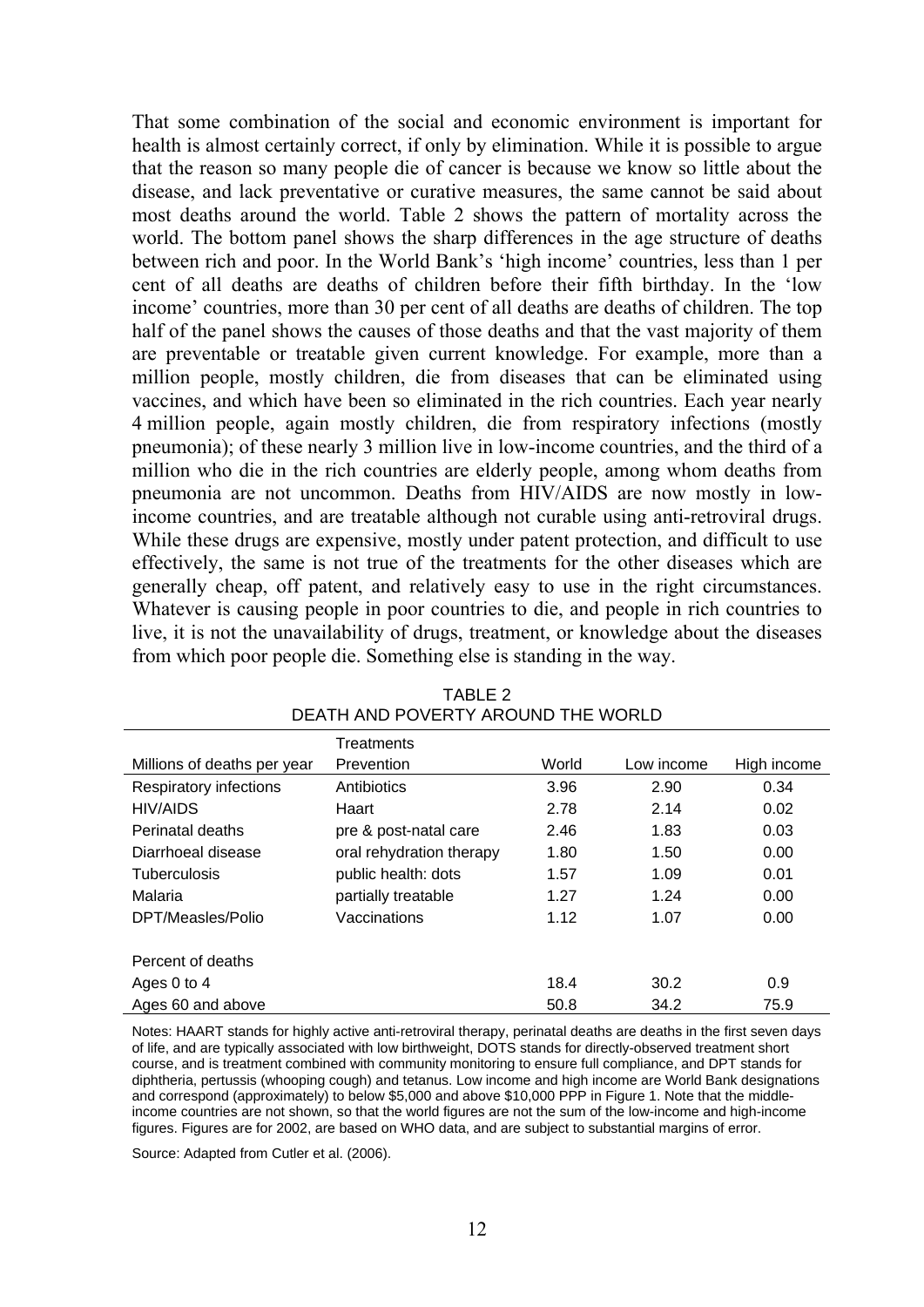Poverty, the lack of income, is at the least one obvious candidate for explaining mortality in low-income countries. On this, data on individual people are qualitatively consistent with the macro data of the Preston curve. For example, Wagstaff (2000) shows that child mortality is higher among households with lower total household per capita expenditure in nine developing countries. Moser et al. (2005), using an index of durable goods ownership based on Filmer and Pritchett (2001) widely interpreted as a measure of wealth or of income, show that this measure of wealth is negatively correlated with infant and child mortality in 44 demographic and health surveys from 22 countries. There is also a substantial and long-established literature on nutritional Engel curves, which generally, if not invariably, finds that better-off households are better nourished. Indicators of child malnutrition, such as wasting and stunting, are also lower among higher expenditure or higher asset-index households; Wagstaff and Watanabe (2003). At the national level, child malnutrition is less prevalent at higher incomes though, as with the Preston curve, malnutrition decreases even in the absence of income growth, see Haddad et al. (2003). These authors also examine both micro and macro data and find quantitatively compatible results in both. The consistent links between income or income-like measures on the one hand and mortality, nutrition, and anthropometrics, on the other, should be contrasted with the inconsistent and often insignificant results from attempts to link the proximity of health clinics to health outcomes. Svedberg (2006: 4) goes so far as to state that 'In all investigations of the determinants of inter-country differences in child stunting (and underweight) based on regression analysis, per capita real income has been identified as the crucial variable'.

The recent macroeconomic evidence on health and income has taken a much less shaded position than that originally proposed by Preston. Perhaps best known is the paper 'Wealthier is Healthier' by Pritchett and Summers (1996), which argues for a strong and consistent relationship between growth in per capita incomes and reductions in child mortality rates. Filmer and Pritchett (1999) extended and replicated this work, and in addition found little or no evidence of beneficial effects of government spending on health, a conclusion that contradicted, using a different sample of countries, the earlier work by Anand and Ravallion (1993). But even in this (unresolved) debate both sides agreed on the importance of income growth for health, directly in the Filmer and Pritchett regressions, and indirectly, through poverty reduction, in Anand and Ravallion. It should, of course, be noted that these studies can be challenged on their own terms; for example, all use more or less incredible instrumental variables to separate the effects of health on income from the effects of income on health. Nor is it clear, in the absence of a story about why health expenditures are what they are, and why they are so differentially efficient across countries, whether we should expect to find any relationship between health expenditures and health outcomes in a cross-country regression, or indeed, in the micro level regressions discussed in the previous paragraph.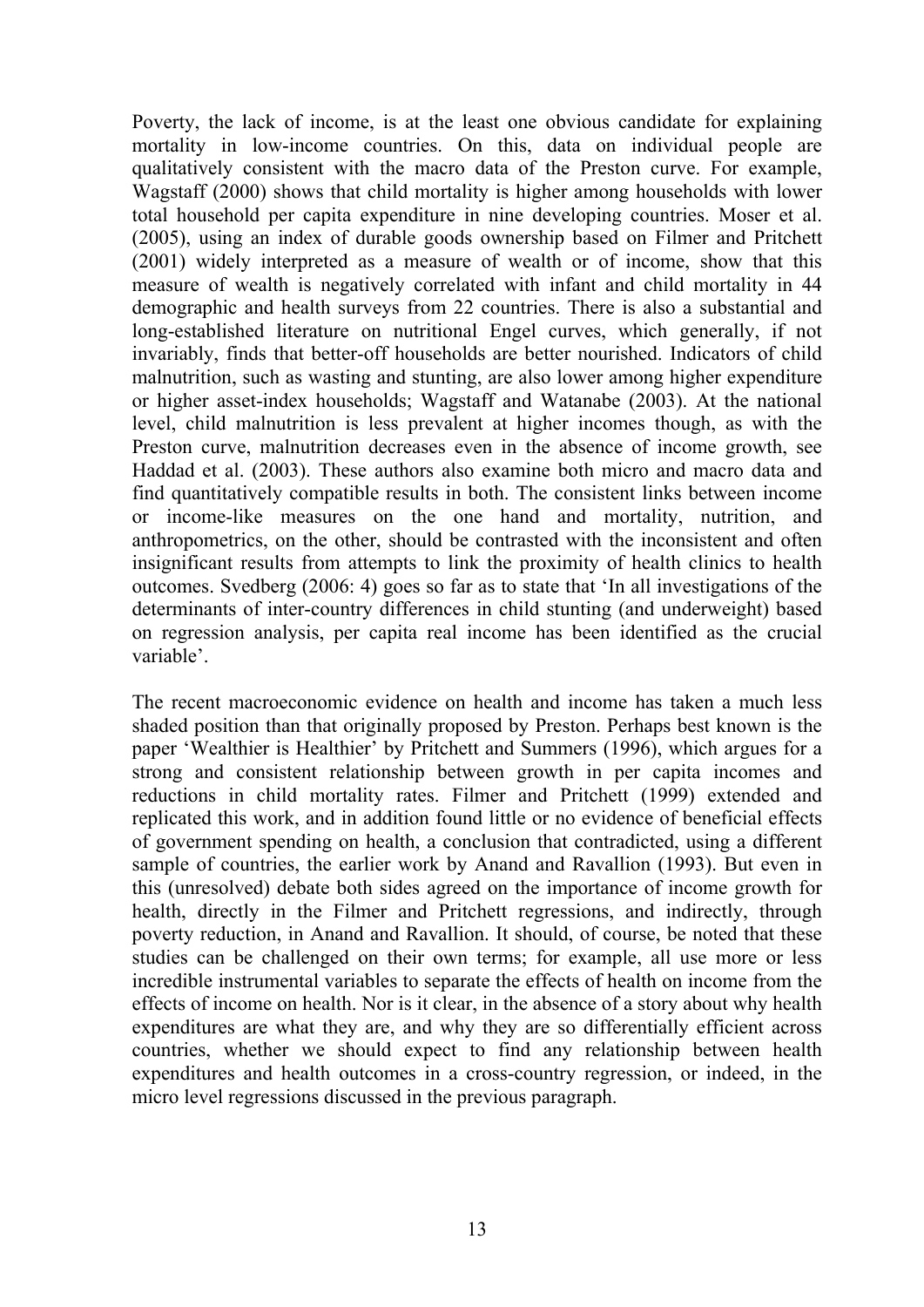The World Health Organization's Commission on Macroeconomics and Health (2001) makes the case for the reverse causality, that many of the poorest countries in the world are poor because they are sick, and that additional public expenditures on health are the preconditions for poverty reduction, particularly in sub-Saharan Africa. While it is obvious enough that individuals who are sick are likely to earn less, it is far from clear that nations with high prevalence of disease should be less able to *grow* than countries that are less unfortunate. Indeed, the historical record in the now rich countries shows no acceleration in growth in spite of enormous improvements in health; see Pritchett (2001) who notes that health *cannot* cause growth, because one is trending upwards and the other is stationary. Recent work by Acemoglu and Johnson (2005) makes a convincing case that most improvements in health were, in the long run, driven by innovations in preventative and curative methods, and that these improvements, in and of themselves, tended to *reduce* the rate of growth of GDP per head because they reduced infant and child mortality rates and thus increased the number of heads with no corresponding increase in output in the short run. Although the Commission's arguments are hardly convincing, any causality that does indeed run from health to income would strengthen the case for a positive correlation between per capita income and population health, at least in the longer term.

#### **8 GROWTH AND HEALTH: ANOTHER LOOK AT THE EVIDENCE**

Figure 3 shows the relationship between infant mortality and economic growth over all ten year periods from 1960 to 2000; note that each country can appear up to four times depending on data availability. The vertical axis shows the annual proportional change in the infant mortality rate so that, for example, a reduction from 60 per thousand to 54 per thousand over a ten-year period would show as –1 per cent a year. The horizontal axis shows the annualized rate of growth of real per capita GDP in purchasing power dollars from the Penn World Table. As expected, there is a strong and significant negative relationship with a slope of around −0.25, so that for every percentage point of economic growth, the proportional rate of infant mortality reduction falls by a quarter of a percentage point. This evidence, albeit in more fully specified regressions, lies beneath the results in Pritchett and Summers (1996) and Filmer and Pritchett (1999.)

Figure 4 shows the same information, but I have now superimposed the scatter plot between per capita GDP growth and the *absolute* reduction in the infant mortality rate per thousand live births. By this, the reduction from 60 to 54 per thousand would be recorded as −0.6 per annum. The proportional changes are labelled on the righthand axis, the absolute changes on the left-hand axis. Remarkably, the significant negative relationship between growth and infant mortality decline has now vanished. While the new line has a negative slope, it is less pronounced, and its *t*-value is only −1.91, as opposed to −7.85 for the proportional regression.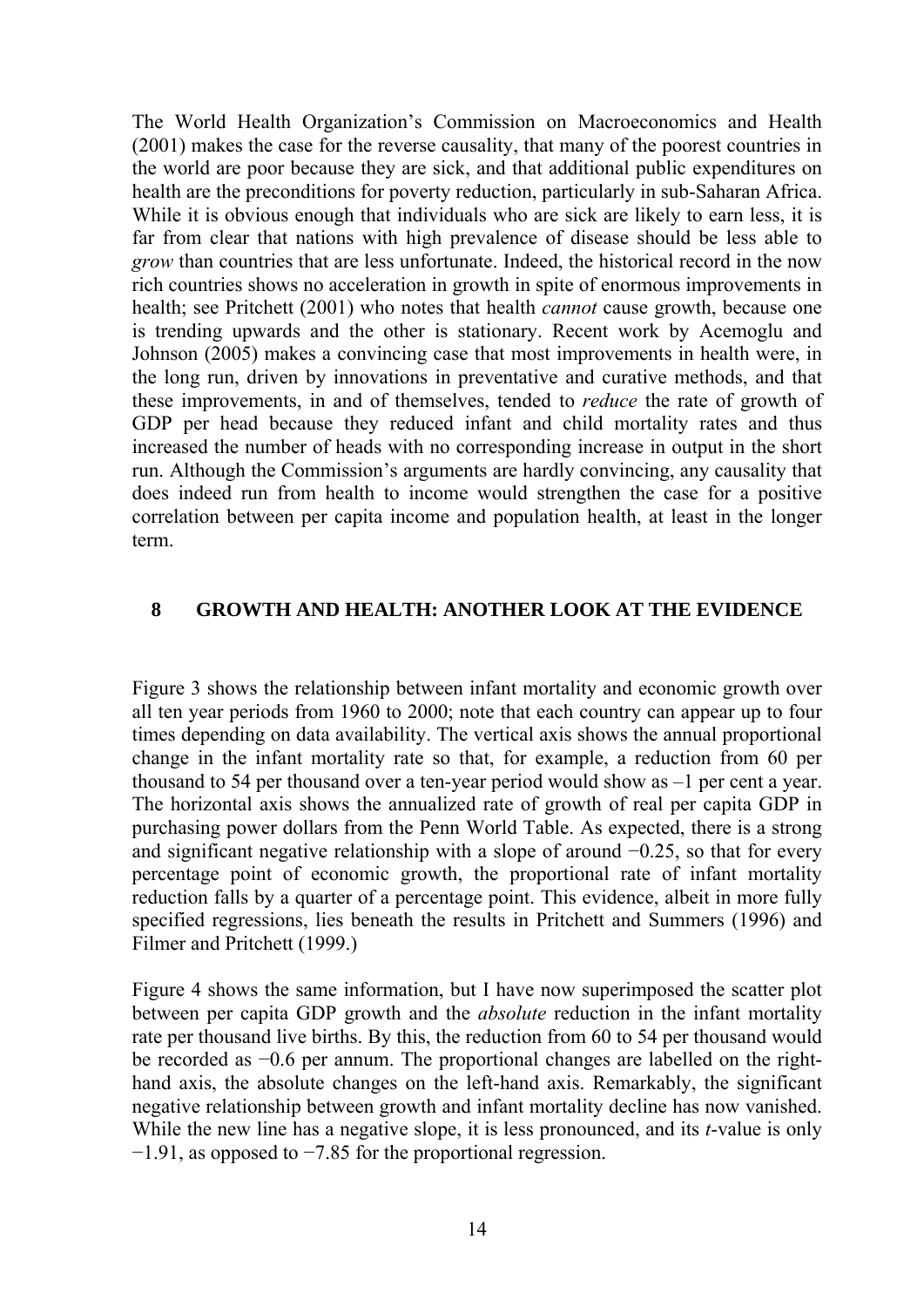



FIGURE 4 PROPORTIONAL AND ABSOLUTE CHANGES IN INFANT MORTALITY AND PER CAPITA ECONOMIC GROWTH



Annualized rate of growth in real per capita GDP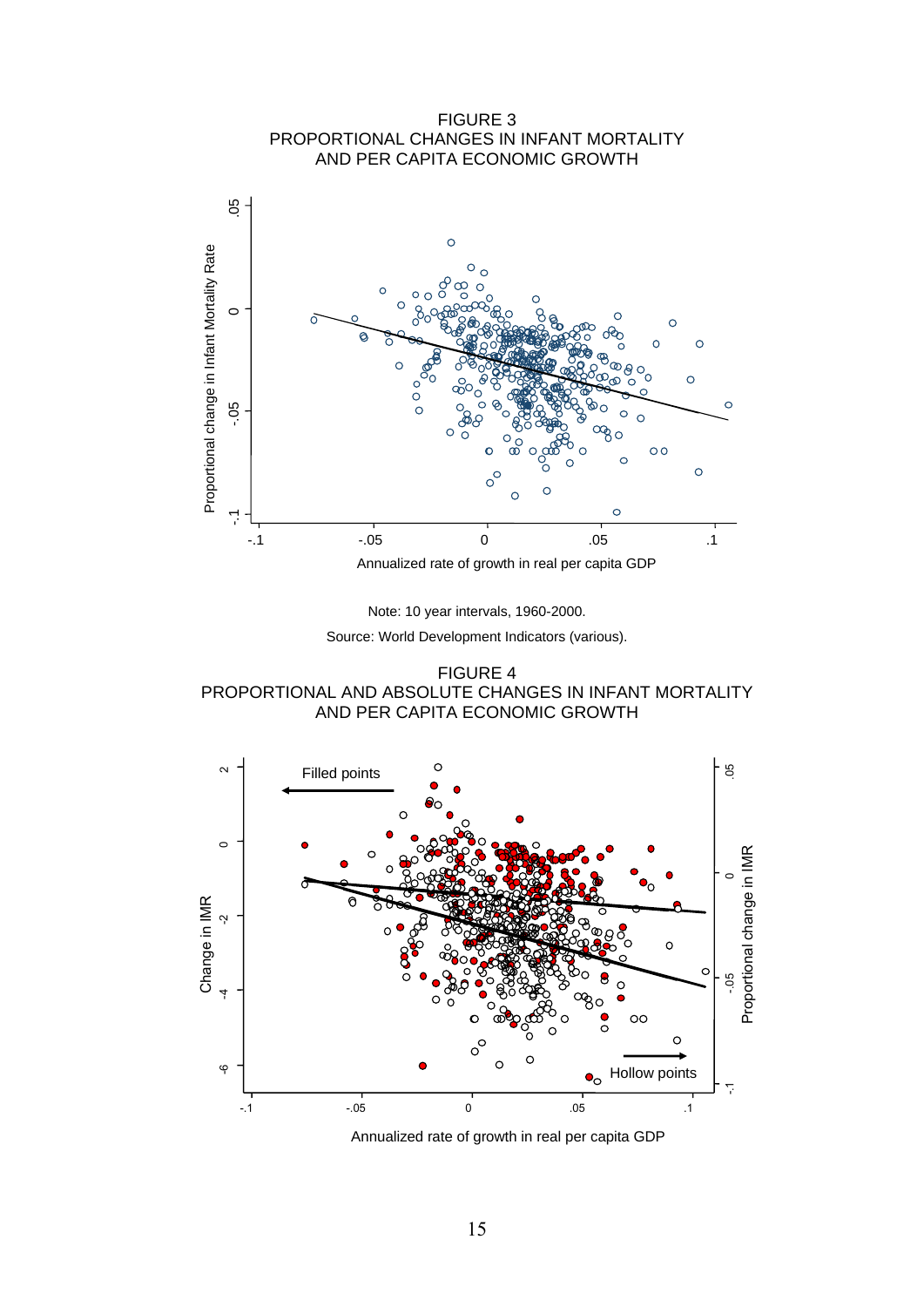



It is possible that ten-year periods might be too short for the relationship to be apparent in all forms and, indeed, many of the mechanisms through which income might affect health (or health affect income) are likely to work more strongly over longer time periods. Figure 5, which shows the same two relationships for the forty year interval from 1960 to 2000, shows that this argument is not the reason behind the contradiction between the proportionate and absolute relationships. Although there are fewer points here, largely because each country can appear (at most) once, the slopes are now of opposite sign, although, once again, the positive slope for the absolute changes in infant mortality is not significantly different from zero.

The reason for the difference in the two regressions is the same as the reason for the divergence in the logarithms of infant mortality rates discussed previously in Section 6. Over all the ten-year sub-periods from 1960 to 2000, rich countries have had both higher rates of economic growth and higher proportionate reductions in infant mortality. For countries whose real GDP at the start of the period was less than US\$5,000, infant mortality fell by 2.2 per cent a year in the subsequent decade, and economic growth averaged only 1.0 per cent a year. For countries whose per capita GDP was above US\$5,000, the rate of proportionate decline of the infant mortality rate was 4.0 per cent a year, and economic growth was 2.6 per cent a year. By these measures infant mortality and real GDP per head were separately diverging.

There is another way of looking at these data. If *y* is the infant mortality rate, and the (negative) change  $\Delta y$  is uncorrelated with the rate of growth of per capita GDP,  $\Delta \ln x$ , while at the same time,  $\Delta \ln y = \Delta y/y$  is negatively correlated with  $\Delta \ln x$ , then it must be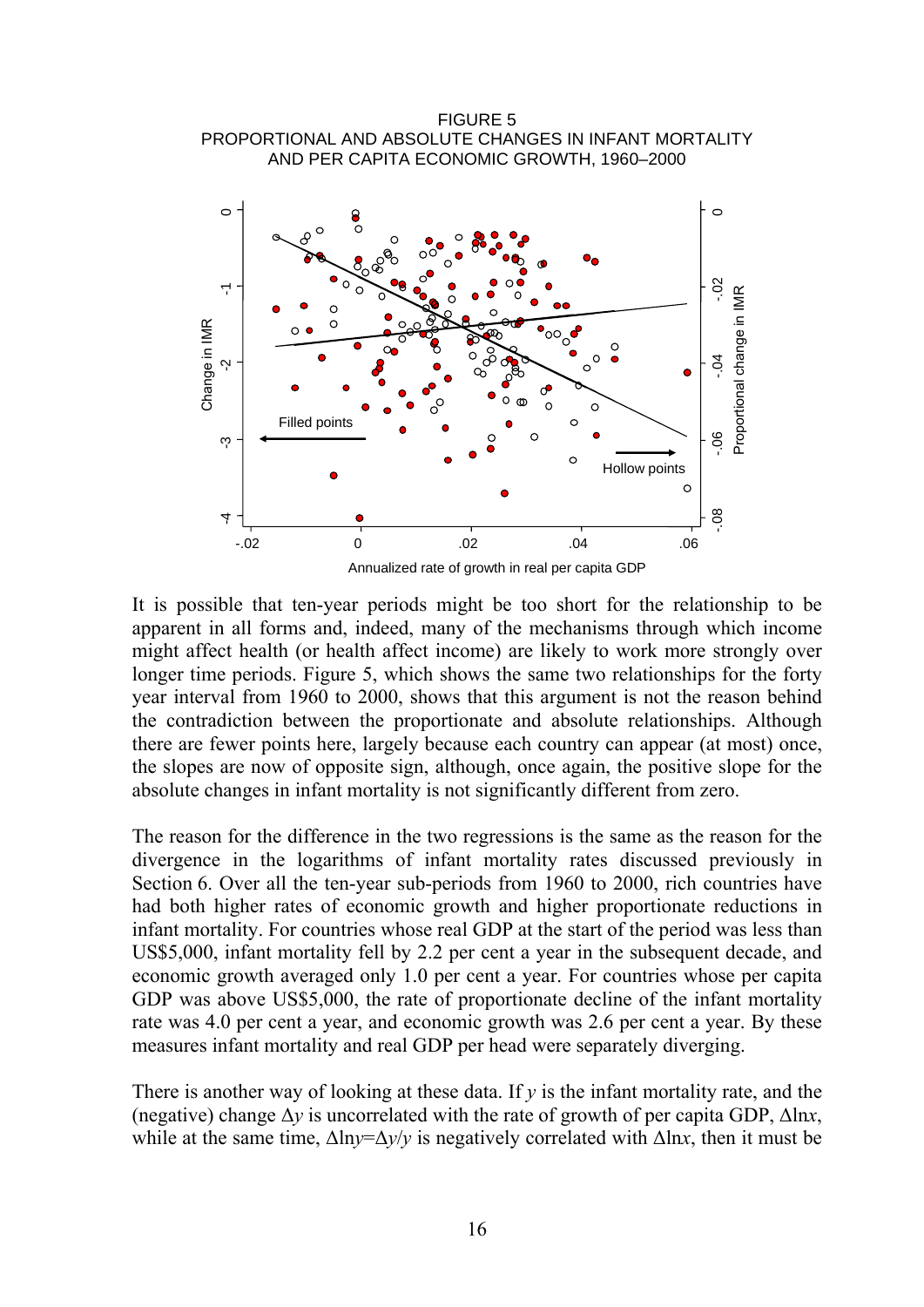FIGURE 6 INFANT MORTALITY RATES AND ECONOMIC GROWTH



FIGURE 7 ECONOMIC GROWTH AND LIFE EXPECTANCY



Life expectancy at the beginning of the decade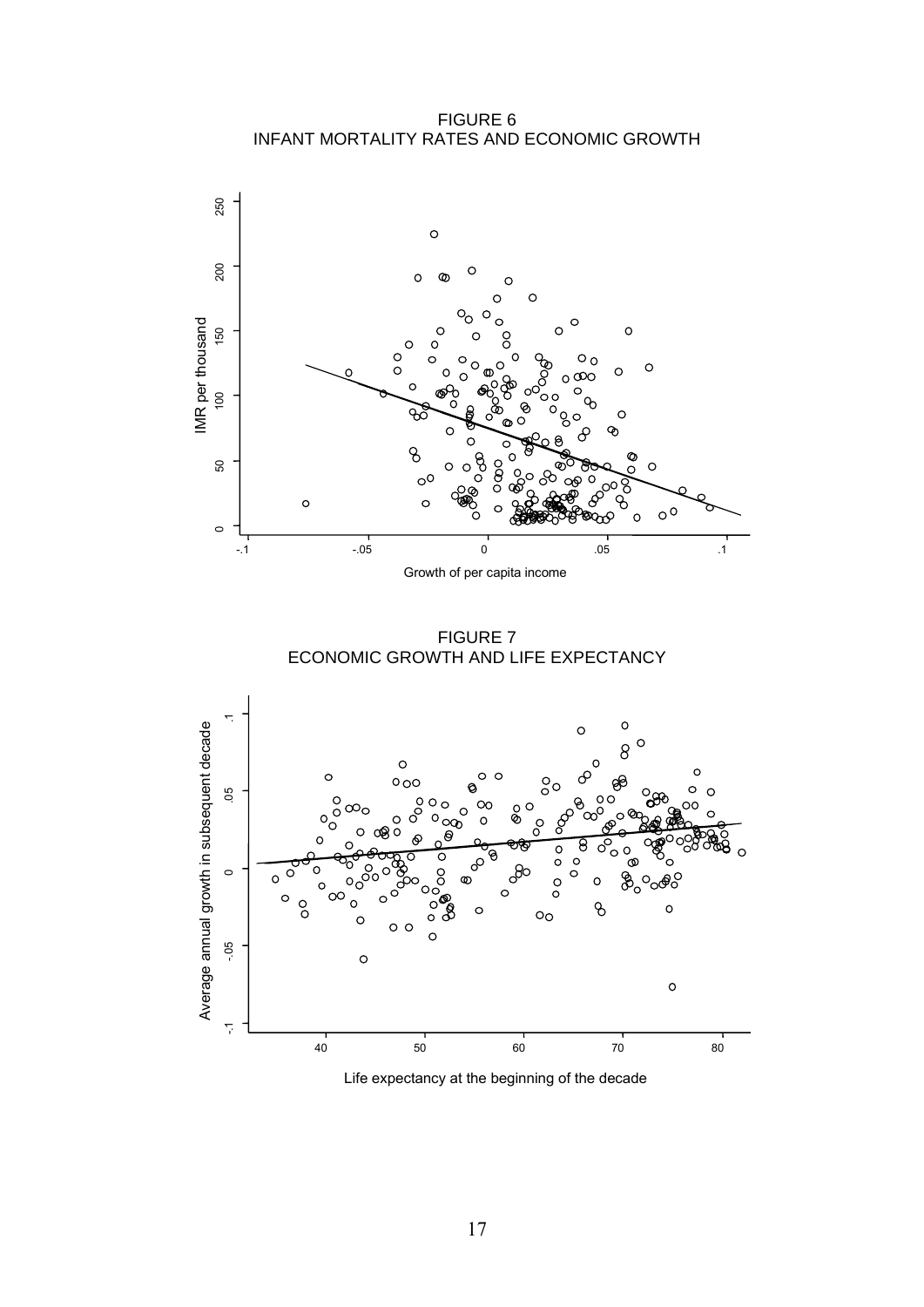the case that Δln*x* is *negatively* correlated with *y*, so that economic growth is higher in places where infant mortality is lower. This correlation is shown in Figure 6, while Figure 7 shows what, given Figure 2, is essentially the same correlation in a perhaps more familiar form in which growth is positively correlated with life expectancy. In the macro and growth literature, it is often claimed that having a longer time to live is a stimulus to saving and investment—see Lorentzen et al. (2005); Bloom et al. (2004); Bloom et al. (2003); Commission on Macroeconomics and Health (2001). I do not need to challenge that contention, although such accounts need to reconcile the incentives for savings and investment with the fact that international variations in life expectancy as measured are dominated by variations in under-5 mortality so that, at the ages where savings and investment decisions are taken, most mortality uncertainty is already resolved and international differences in mortality are much attenuated. Instead, my main point is that if it were true that income is the main causal factor for health, we would expect changes in income to be linked with changes in infant mortality rates, and that is not the case. Instead, low levels of mortality are associated with successful economic growth, which suggests an explanation in which there are common third factors that are good both for growth and for health.

An investigation of the mutual determinants of growth and health is beyond the scope of this study. But a number of candidates are identified in both literatures. The level of education, particularly women's education, is a leading possibility that has been repeatedly identified as a crucial factor in child malnutrition, infant and child mortality, and in lowering fertility rates—see Drèze and Murthi (2001); Hobcraft (1993). Many of the institutions that are identified in the growth literature, particularly those relating to governance, are also identified in the recent literature on the delivery of public health services and of healthcare, which emphasizes failures to regulate, failures of absenteeism, and failures of information as among the most important barriers between knowledge about how to prevent and cure disease, and its delivery to the poor of the world—see Chaudhury et al. (2006); Das and Hammer (2004, 2005a, 2005b).

Finally, a word of caution. Lack of correlation *does not* imply lack of causation, any more than the correlation implies causation. If it were true that faster growth caused better health, then other mechanisms might obscure or attenuate that correlation. Consider, for example, the following simplified model. Improvements in health are caused by growth and by innovations in health technology, so that

$$
\Delta H = \alpha_0 + \alpha_1 \Delta \ln x + \alpha_2 I + u_1 \tag{1}
$$

where *I* measures health innovations, and both coefficients are positive. The growth in per capita income is also affected by health, according to

$$
\Delta \ln x = \beta_0 + \beta_1 \Delta H + u_2 \tag{2}
$$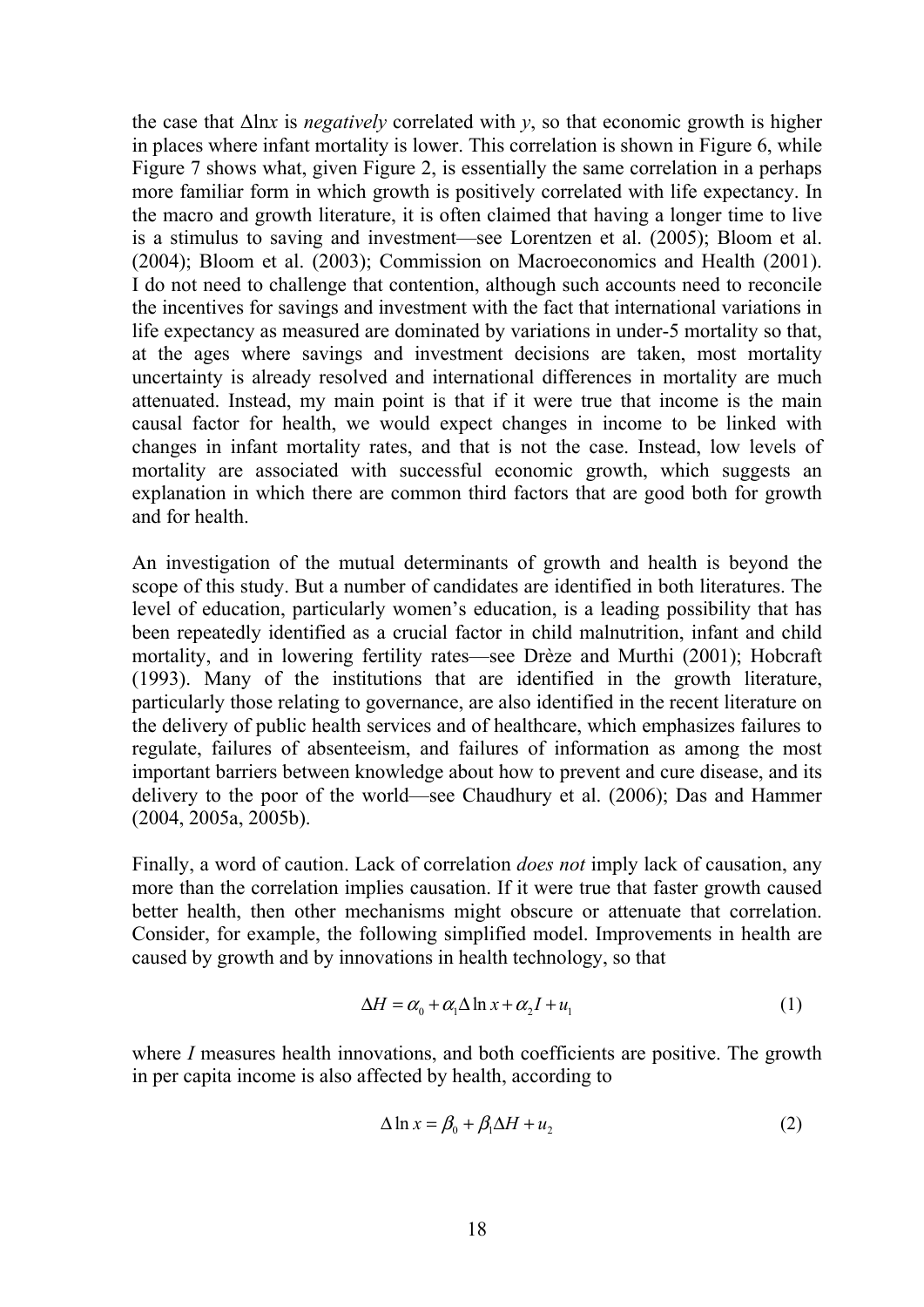According to Acemoglu and Johnson's findings, who use *I* to instrument Δ*H* in (2), the causal effect of health improvements on growth, the parameter  $\beta_1$ , is negative, essentially because of the traditional negative effects of population growth on income per head, especially when the population growth comes through additional children. In this model, other determinants of economic growth, such as investment, better education, or globalization, work through the term  $u_2$ , increasing growth and improving health through (1) and the positive parameter  $\alpha_1$ . The effect through (1) works against the negative effect of health innovations on growth through (2), and over any particular period, could annihilate or even reverse the negative correlation between health improvements and growth. By the same token, the positive effect of growth on health, the coefficient  $\alpha_1$ , will not necessarily show up in the correlation between health improvements and economic growth. Indeed, if Acemoglu and Johnson's results hold for the periods and countries considered here—and their main focus is on an earlier period, and their data do not include any African countries then there *must* be a positive causal effect of growth on health to explain the zero correlation in the data.

#### **9 INDIA AND CHINA**

In all of the analysis so far, each country has been treated as an equally important and informative observation, a procedure that gives no recognition to the importance of India and China in the global population. So it is useful to look at the record of growth and mortality in those two countries, to see whether the pattern is different from what we have seen elsewhere.

An excellent discussion of the relative progress in India and China is given by Drèze and Sen (2002: chapter 3), and Figures 8 and 9 follow their lead using the data used in this paper. Figure 8 shows income and child mortality, Figure 9 shows income and infant mortality; in both cases, income is shown on a logarithmic scale. The solid lines are for India, the broken lines for China; descending lines are infant or child mortality and ascending lines are GDP per capita.

These graphs show exactly what Sen and Drèze found, that the rate of economic growth and the rate of reduction of infant or child mortality, are *negatively* related. In China, almost all of the improvement in health was prior to the acceleration of economic growth after the reforms and, in the case of infant mortality using the UN data there has been essentially no improvement since the mid 1970s. While it possible that there are diminishing returns as mortality rates approach the minimum that is feasible, an infant mortality rate of 50 per 1,000 is still high relative to what has been achieved by many countries, and there is certainly no absolute floor at 50.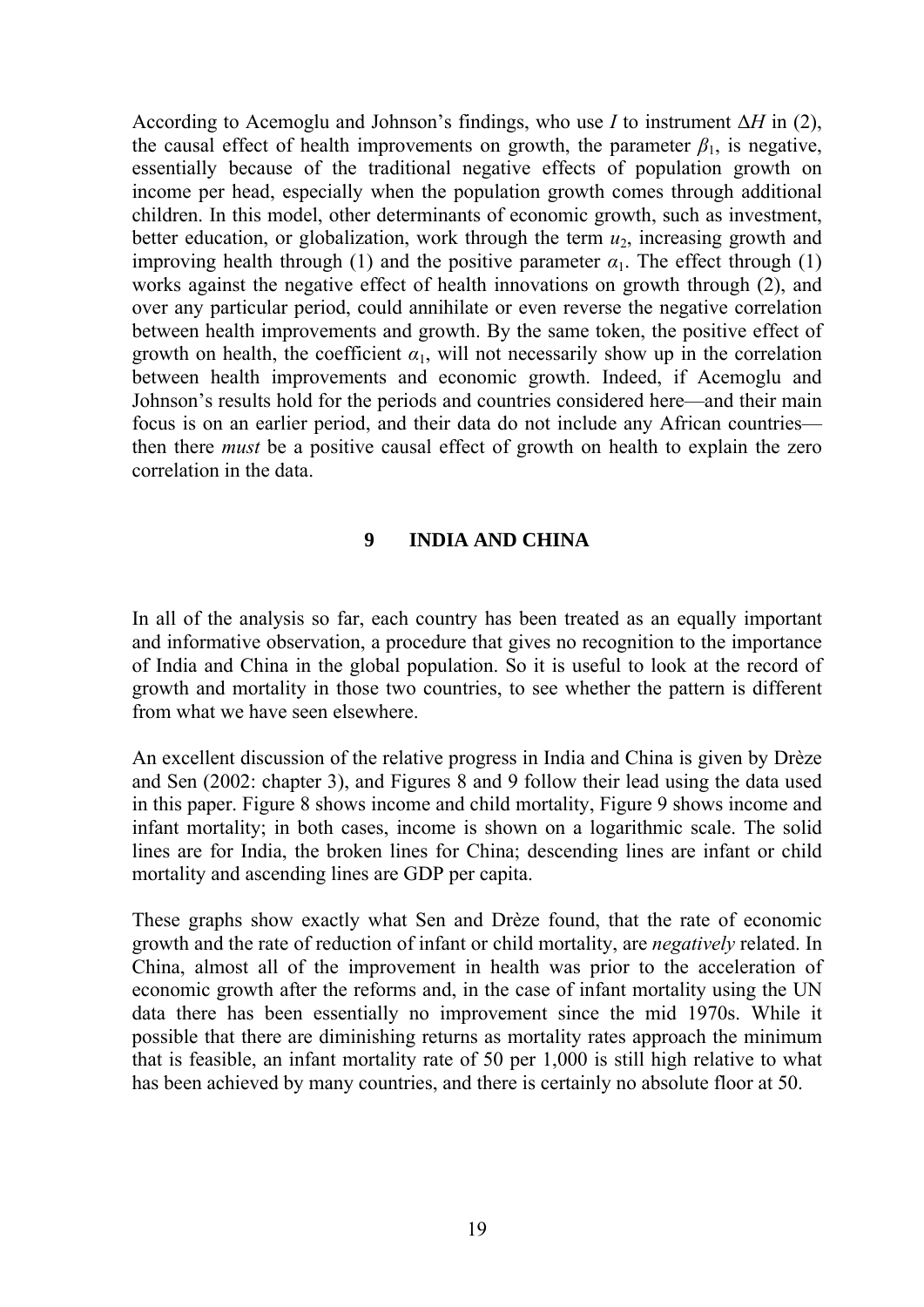FIGURE 8 INCOME AND CHILD MORTALITY IN INDIA AND CHINA



FIGURE 9 INCOME AND INFANT MORTALITY, INDIA AND CHINA (UN DATA)

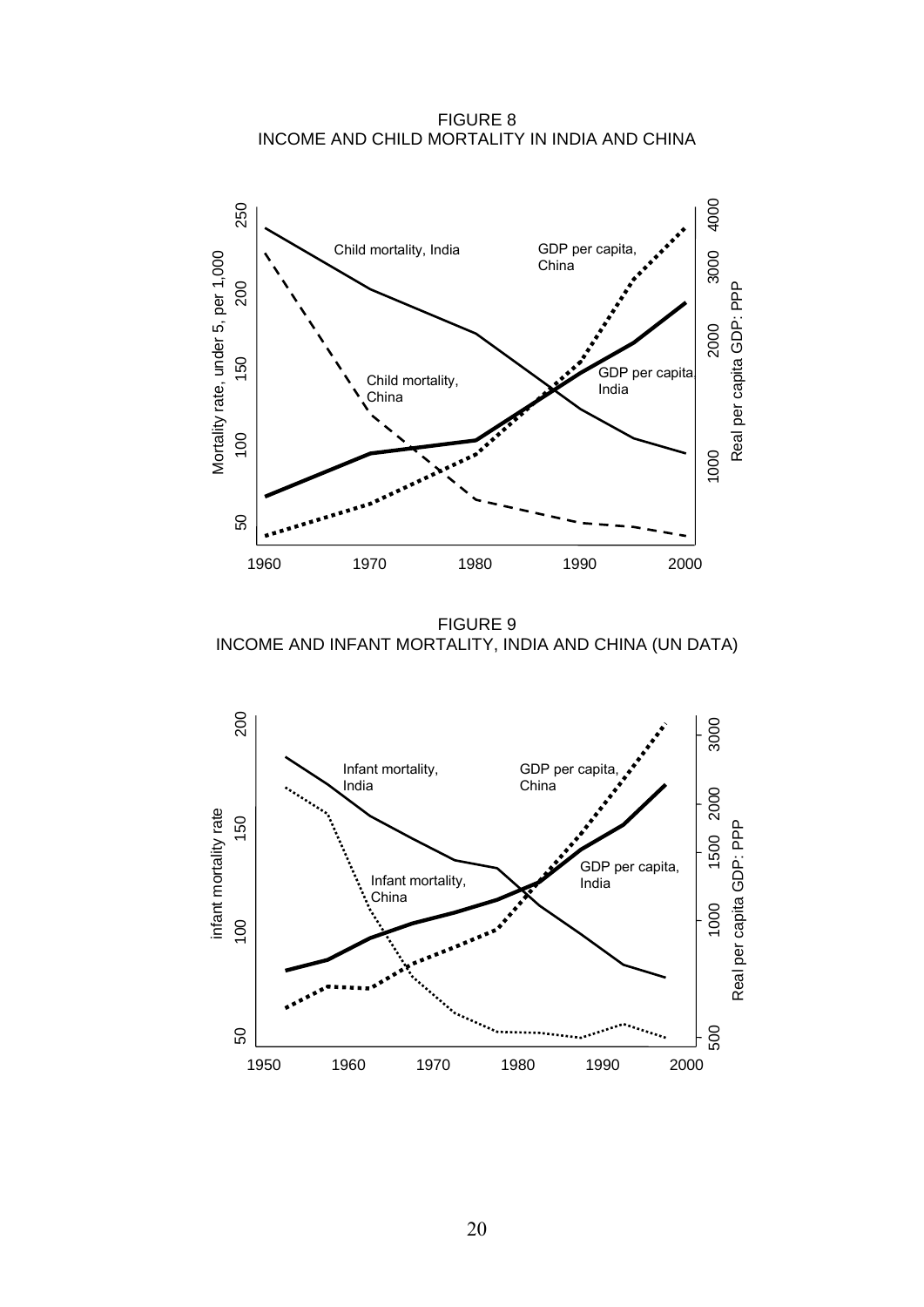In India, the picture is less extreme than in China, but the figures show that during the 1990s after the economic reforms when growth was more rapid than previously the infant and child mortality rates fell *less* rapidly than was the case in the previous decades; see also Deaton and Drèze (2002). This slowdown, and part of the slowdown in China, almost certainly reflects a worldwide slowdown in the rate of decline of infant and child mortality in nearly all countries of the developing world.

#### **10 CONCLUSIONS**

The poorest people in the world are poor, not only in material living standards, but also in health and longevity. Global income inequalities reinforce global health inequalities, adding (literal) injury to (material) insult. Simple measures of wellbeing that combine health and income, such as life expectancy multiplied by annual per capita income, are more unequally distributed across the world than is income or health taken alone. For much of the last half century, there was a reduction in the contribution to compound inequality from the life expectancy component while life expectancies in the low life expectancy countries grew closer to life expectancies in the high life expectancy countries. But these gaps in longevity have opened up again in the last fifteen years, largely because of the effects of HIV/AIDS in sub-Saharan Africa.

But convergence of life expectancies, even should it resume, is not a useful indicator of reduced inequalities in health. Gains in longevity among the already long-lived inhabitants of the world come from reductions in mortality among the middle-aged and the elderly, while the more rapid longevity gains in low life expectancy countries have come from saving the lives of children. The use of life expectancy at birth as an overall measure of benefit is not easily justifiable because its relatively heavy weighting for mortality reductions early in life is arbitrary. There is no clear justification for such weighting that would support the use of life expectancy as a measure of wellbeing for which reductions in international inequality would be desirable. Indeed, it is possible to argue, as I have done above, that recent reductions in mortality in rich countries have widened international health inequalities, not narrowed them.

I have also argued that it is dangerous to focus on convergence of health measures, if only because some measures, such as child mortality rates, can be diverging while others, such as life expectancy, are converging, even when variation in life expectancies are entirely due to variations in child mortality. We do not have the kind of axiomatic structure for measuring health that we have for income. In consequence, measures of health inequality, or of health convergence and divergence, are arbitrary. Different measures will lead into a morass of confusion and contradiction, without any well-supported links to national or international wellbeing.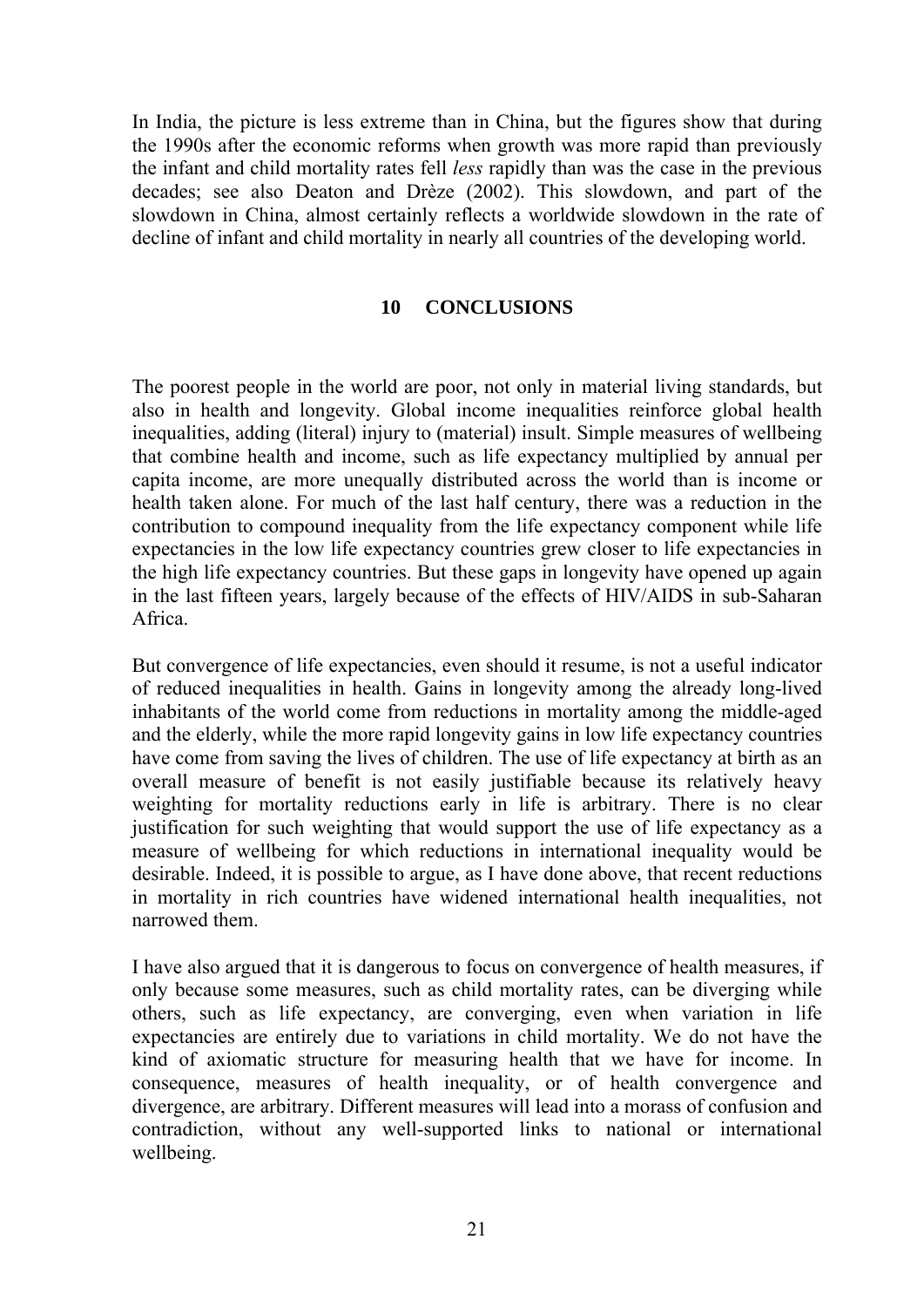Conceptual difficulties in the measures of health are compounded by practical difficulties. In many of the poorest countries of the world, and particularly in sub-Saharan Africa, measures of adult mortality are little more than projection and conjecture. While the broad international picture is unlikely to be seriously misleading, we have no good measures of change over time, a dire gap in a world where the evaluation of programmes for health improvement is a matter of the greatest urgency.

The positive cross-country correlation between health and income can be interpreted (and has been interpreted) as showing that economic growth is the surest remedy for deprivation in health. Others have argued that poor health and difficult disease environments are the most important causes of material deprivation. Yet, as noted earlier, some poor countries have achieved remarkably good health outcomes. More surprisingly, there is no cross-country correlation between reductions in infant and child mortality and rates of economic growth. This is true over ten-year periods from 1960 to 2000, and also for the whole 40 year period. Some countries achieved major improvements in mortality without economic growth, while others who grew very rapidly, most notably China after 1980 and India after 1990, showed little improvement in health or slower improvements than in earlier periods of slower economic growth. These results make it very hard to believe that improvements in health are the engines of economic growth. They also present some difficulties for the 'wealthier is healthier' view, though if reductions in child mortality reduce economic growth, while sympathetic increases in investment or other growthinducing factors increase economic growth, which itself improves health, it is conceivable that a zero or inconsistent correlation between health and income improvements might be the result. As of now, we do not know.

Even so, my best guess is that health improvements in poor countries are not primarily driven by income, nor even by improvements in health knowledge and technology. Knowledge has certainly been important in the long run. But over periods as long as decades, it is the social factors that make for effective delivery of health that are vital, particularly levels of education, and the development of population health as a political priority, which itself depends on better education and on the widespread idea that better health is both a possibility and a right.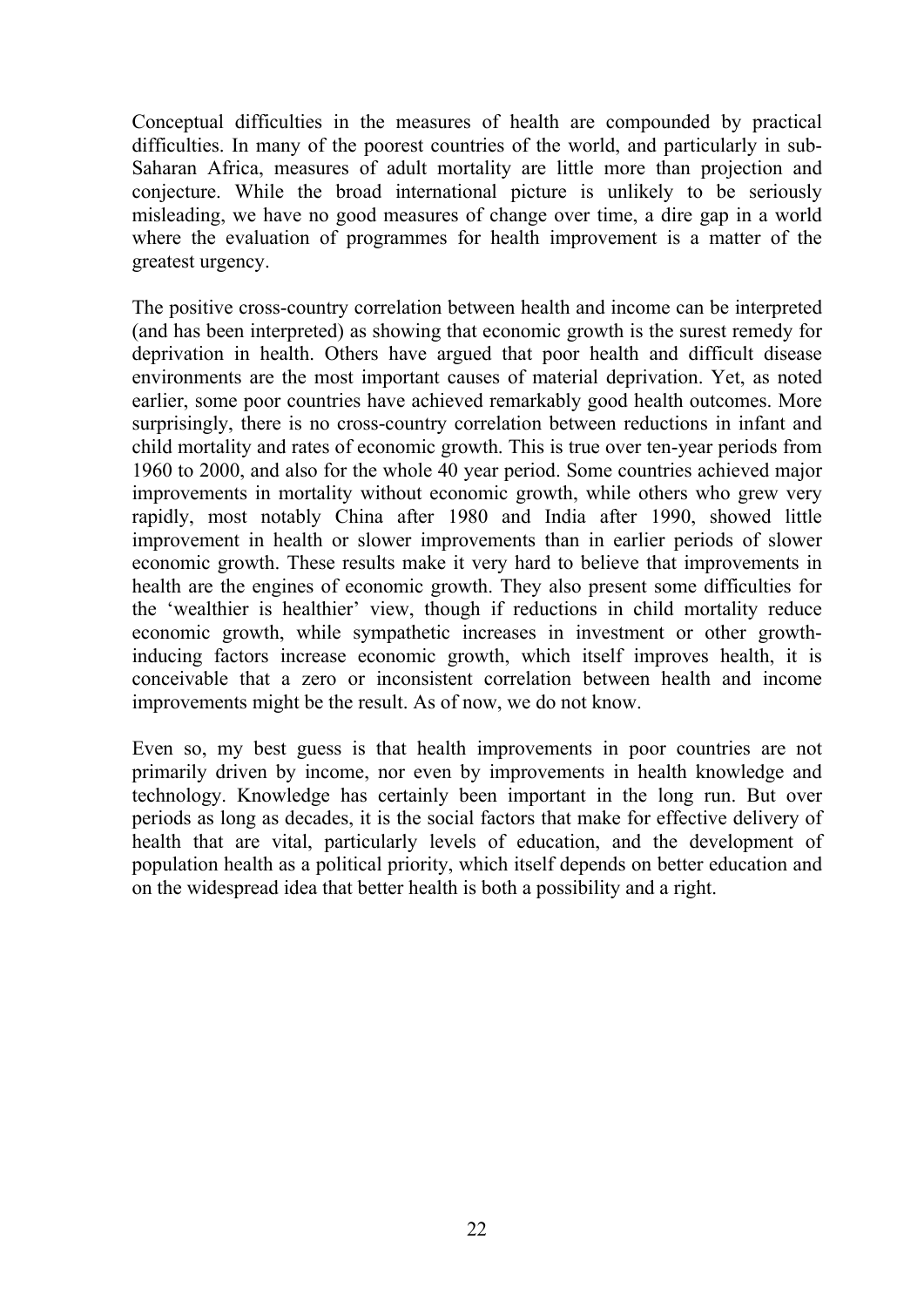#### **REFERENCES**

- Acemoglu, D., and S. Johnson (2005). 'Disease and Development: The Effect of Life Expectancy on Economic Growth', unpublished manuscript, Department of Economics, MIT, July.
- Anand, S., and M. Ravallion (1993). 'Human Development in Poor Countries: The Role of Private Incomes and Public Services', *Journal of Economic Perspectives* 7(1): 133–50.
- Becker, G.S., T.J. Philipson, and R.R. Soares (2005). 'The Quantity and Quality of Life and the Evolution of World Inequality', *American Economic Review* 95(1): 277–91.
- Bloom, D.E., D. Canning, and B. Graham (2003). 'Longevity and Life-Cycle Savings', *Scandinavian Journal of Economics* 105(3): 319–38.
- Bloom, D.E., D. Canning, and J. Sevilla (2004). 'The Effect of Health on Economic Growth: A Production Function Approach', *World Development* 32(1) 1–13.
- Bourguignon, F., and C. Morrisson (2002). 'Inequality Among World Citizens: 1820–1992', *American Economic Review* 92(4): 727–44.
- Broome, J. (2004). *Weighing Lives*, Oxford University Press: Oxford.
- Chaudhury, N., J. Hammer, M. Kremer, K. Muralidharan, and F.H. Rogers (2006). 'Missing in Action: Teacher and Health Worker Absence in Developing Countries', *Journal of Economic Perspectives* 20(1): 91–116.
- Commission on Macroeconomics and Health (2001). *Macroeconomics and Health: Investing in Health for Economic Development*, WHO: Geneva.
- Cutler, D.M., A. Deaton, and A. Lleras-Muney (2006). 'The Determinants of Mortality', *Journal of Economic Perspectives* 20(3): 97–120.
- Das, J., and J. Hammer (2004). 'Strained Mercy: the Quality of Medical Care in Delhi', *World Bank Policy Research Working Paper* 3228, World Bank: Washington DC.
- Das, J., and J. Hammer (2005a). 'Which Doctor? Combining Vignettes and Item Response to Measure Clinical Competence', *Journal of Development Economics* 78: 348–83.
- Das, J., and J. Hammer (2005b). 'Money for Nothing: The Dire Straits of Medical Practice in Delhi, India', *World Bank Policy Research Paper* 366, World Bank: Washington DC.
- Deaton, A. (2004). 'Health in an Age of Globalization', *Brookings Trade Forum*  2004: 83–130.
- Deaton, A., and J. Drèze (2002). 'Poverty and Inequality in India: A Reexamination', *Economic and Political Weekly* 37(36): 3729–48.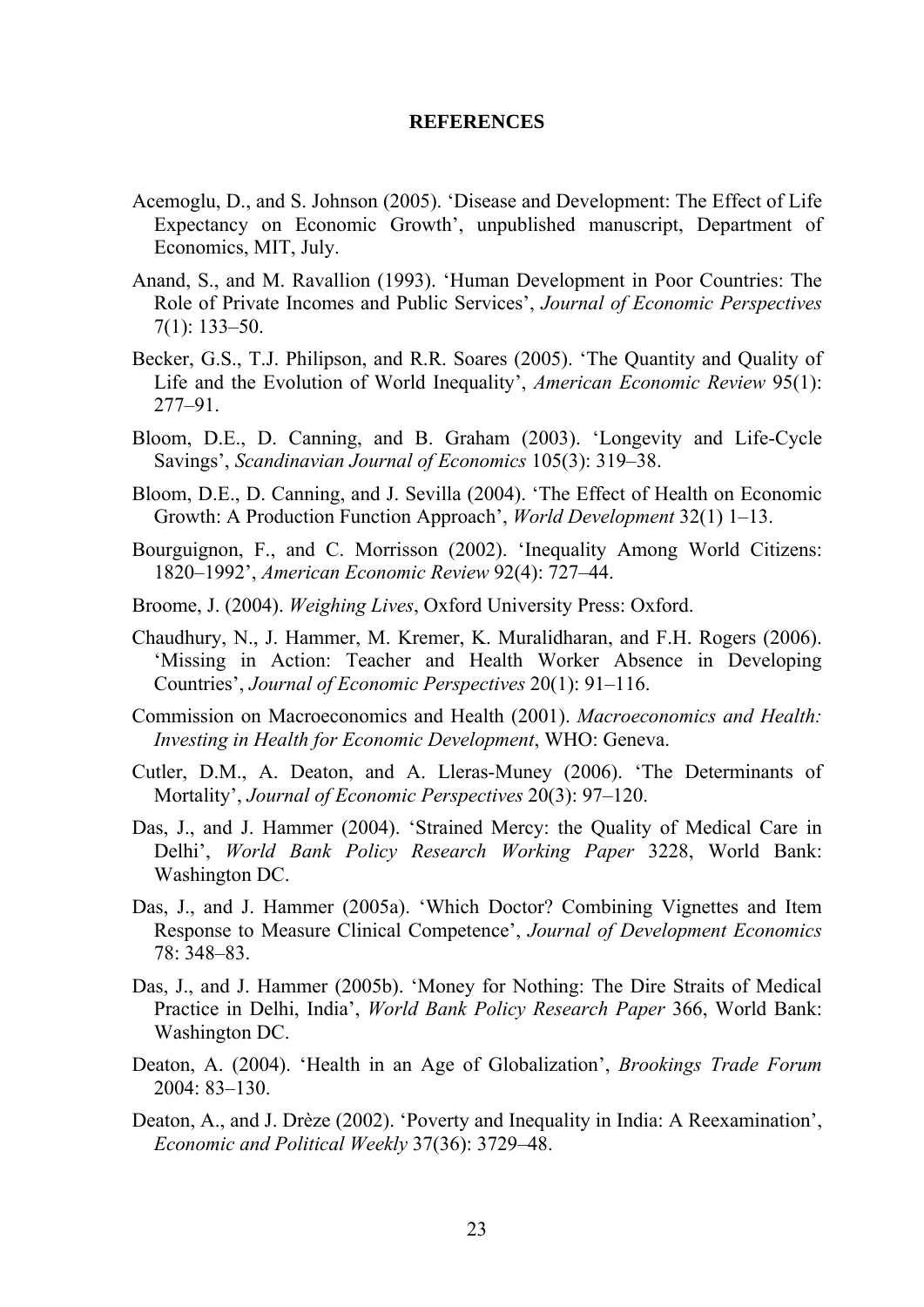- Drèze, J., and M. Murthi (2001). 'Fertility, Education, and Development: Evidence from Rural India', *Population and Development Review* 27: 33–63.
- Drèze, J., and A. Sen (2002). *India: Development and Participation*, Oxford University Press: Delhi.
- Filmer, D., and L. Pritchett (1999). 'The Impact of Public Spending on Health: Does Money Matter', *Social Science and Medicine* 49(10): 1309–23.
- Filmer, D., and L. Pritchett (2001). 'Estimating Wealth Effects Without Expenditure Data, or Tears: An Application to Educational Enrolments in States of India', *Demography* 38(1): 115–32.
- Gwatkin, D. (1980). 'Indications of Change in Developing Country Mortality Trends: The End of an Era', *Population and Development Review* 6(4): 615–44.
- Haddad, L., H. Alderman, S. Appleton, L. Song, and Y. Yohannes (2003). 'Reducing Child Malnutrition: How Far Does Income Growth Take Us?' *World Bank Economic Review* 17(1): 107–31.
- Hobcraft, J. (1993). 'Women's Education, Child Welfare, and Child Survival: A Review of the Evidence', *Health Transition Review* 3(2): 159–75
- Hill, K. (2003). *Adult Mortality in the Developing World: What We Know and How We Know It*, Population Division, United Nations: New York.
- Lopez, A.D., J.A. Salomon, O. Ahmad, C.J. Murray, and D. Mafat (2000). 'Life Tables for 191 Countries: Data, Methods, and Results', *GPE Discussion Paper* 9, WHO: Geneva.
- Lorentzen, P., J. McMillan, and R. Wacziarg (2005). 'Death and Development', *NBER Working Paper* 11620, National Bureau of Economic Research: Cambridge MA.
- Moser, K.A., D.A. Leon, and D.R. Gwatkin (2005). 'How Does Progress toward the Child Mortality Millennium Development Goal Affect Inequalities between the Poorest and the Least Poor? Analysis of Demographic and Health Survey Data', *British Medical Journal* 331: 1180–3.
- Nagel, T. (2005). 'The Problem of Global Justice', *Philosophy and Public Affairs* 33(2): 113–47.
- Preston, S.H. (1975). 'The Changing Relation Between Mortality and Level of Development', *Population Studies* 29(2): 239–48.
- Preston, S.H. (1980). Causes and Consequences of Mortality Decline in Less-Developed Countries during the Twentieth Century', in R.A. Easterlin (ed.), *Population and Economic Change in Developing Countries*, University of Chicago Press: Chicago.
- Preston, S.H., and P. Taubman (1994). 'Socioeconomic Differences in Adult Mortality and Health Status', in L.G. Martin and S.H. Preston (eds), *Demography of Aging*, National Academies Press: Washington DC.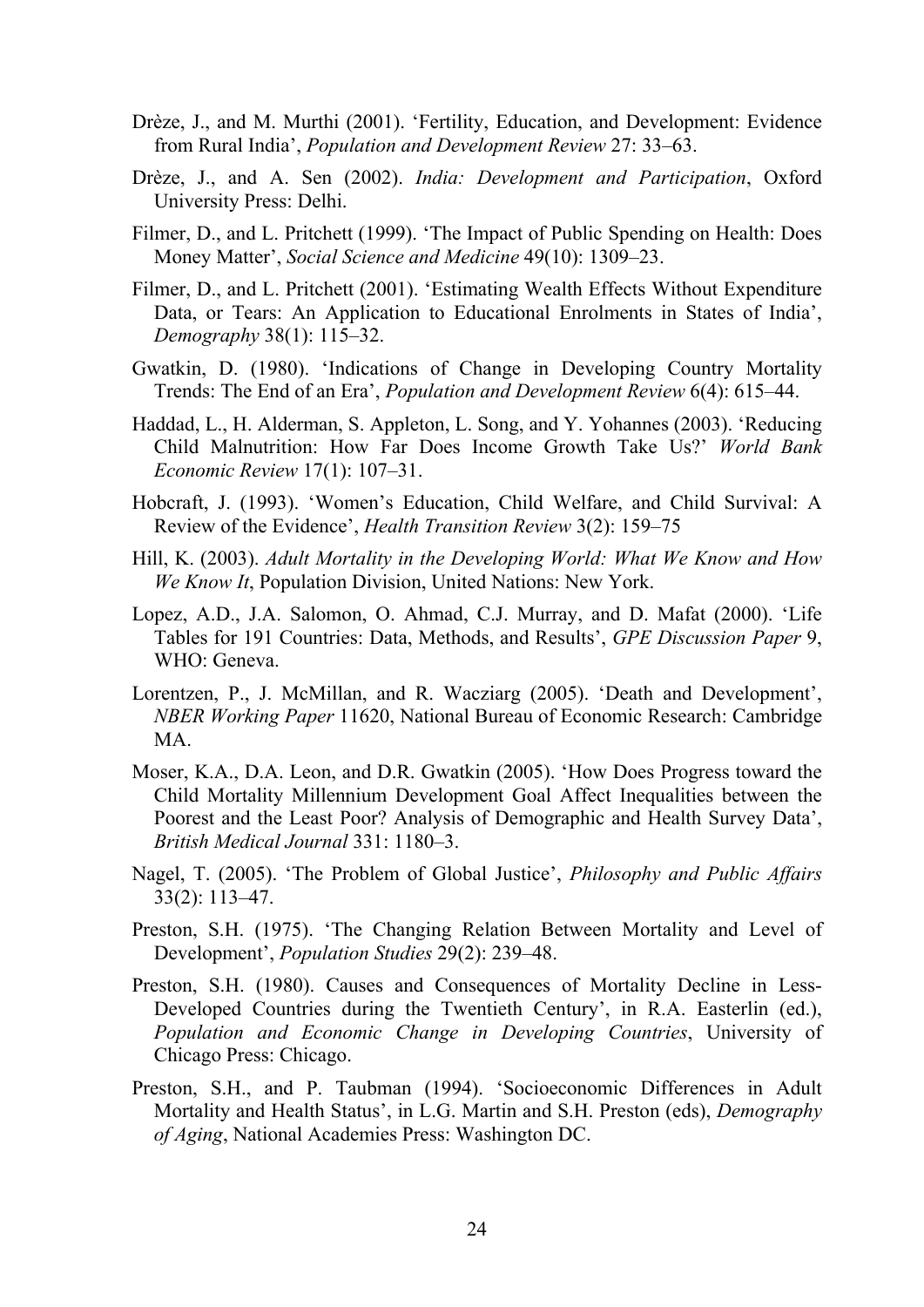- Pritchett, L. (1997). 'Divergence, Big time', *Journal of Economic Perspectives* 11(3): 3–17.
- Pritchett, L. (2001). 'Health and Development: Three Big Questions, Many Small Answers', unpublished manuscript for talk to Global Development Network, Rio de Janeiro, 14 December.
- Pritchett, L., and L.H. Summers (1996). 'Wealthier is Healthier', *Journal of Human Resources* 31(4): 841–68.
- Sen, A. (1999). *Development as Freedom*, Knopf: New York.
- Sheps, M.C. (1958). Shall We Count the Living or the Dead?', *New England Journal of Medicine* 259(25): 1210–14.
- Svedberg, P. (2006). 'Declining Child Malnutrition: A Reassessment', *International Journal of Epidemiology* 35(5): 1336-46.
- Timæus, I.M. (2001). 'Adult Mortality in the Less Developed World', in N.J. Smelser and P.B. Baltes (eds), *International Encyclopedia of the Social and Behavioral Sciences*, Elsevier: Amsterdam.
- Wagstaff, A. (2000). 'Socioeconomic Inequalities in Child Mortality: Comparisons across Nine Developing Countries', *Bulletin of the World Health Organization* 78(1): 19–29.
- Wagstaff, A., and N. Watanabe (2003). 'What difference does the choice of SES make in health inequality measurement?', *Health Economics* 12: 885–90.